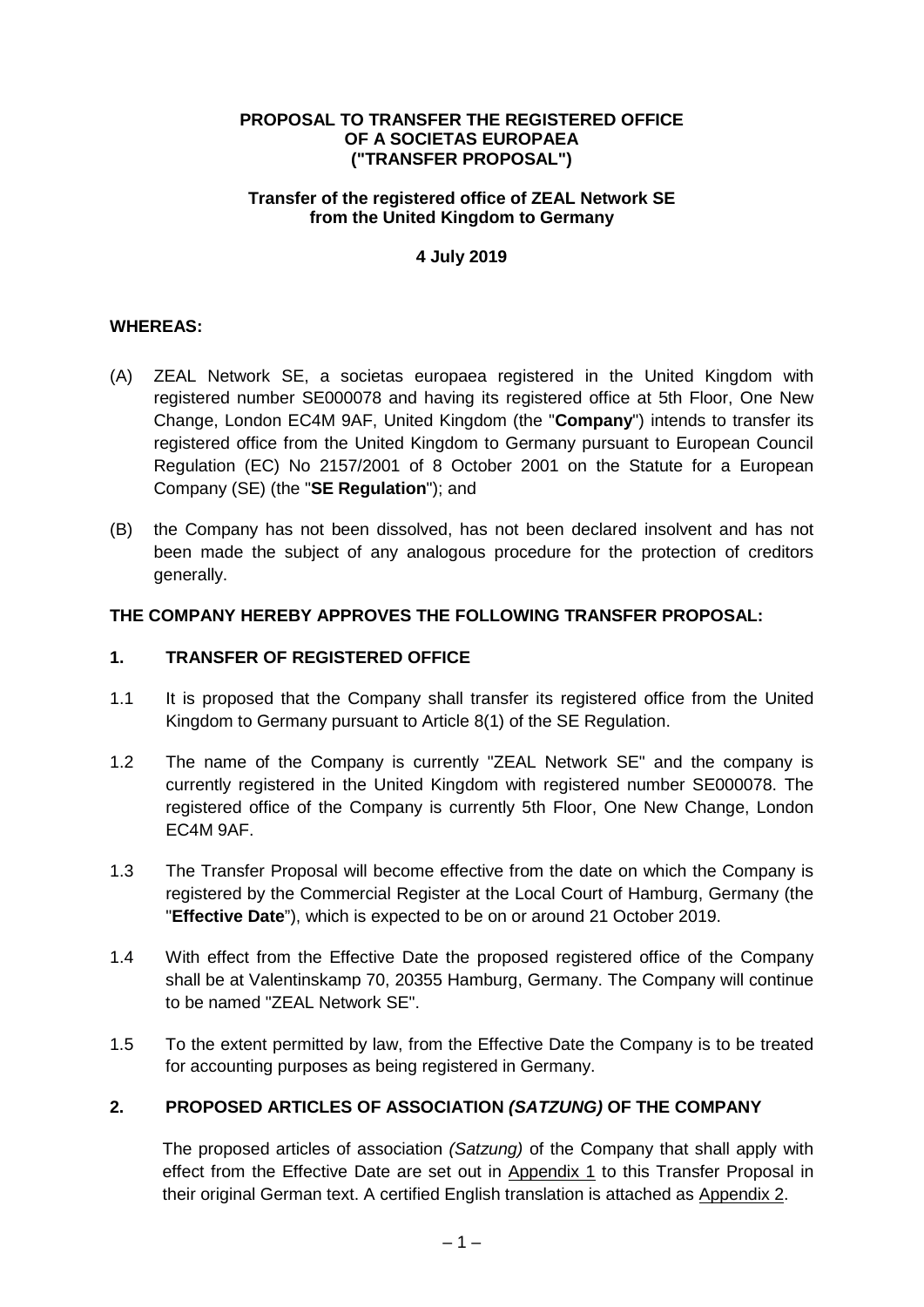## **3. IMPLICATIONS THE TRANSFER PROPOSAL MAY HAVE ON EMPLOYEES' INVOLVEMENT**

The Company currently has nine employees. With effect from the Effective Date, the German subsidiary provisions on employees' involvement will apply to the Company's employees. The Company will continue to not be subject to any employee codetermination or participation. The transfer of the registered office is neither a structural change nor will it lead to a reduction of the participation rights of employees. Therefore, there is no requirement to resume negotiations on the involvement of employees between the Company and the special negotiating body. There was also no agreement made between the Company and the special negotiating body which would require the resumption of negotiations on the occasion of the transfer of the Company's registered office. Finally, Article 12(2) SE Regulation does not impose an obligation to commence negotiations on the occasion of the intended transfer of the registered office, as this provision is only relevant for the formation of a European Company (societas europaea).

## **4. PROPOSED TRANSFER TIMETABLE**

- 4.1 It is proposed that:
	- (a) this Transfer Proposal shall be publicised in accordance with Article 8(2) and Article 13 of the SE Regulation on or around 10 July 2019;
	- (b) the Company shall notify in writing its shareholders, and every creditor of whose claim and address it is aware, of the right to examine at the Company's registered office (i) this Transfer Proposal and (ii) the explanatory report drawn up pursuant to Article 8(3) of the SE Regulation and, on request, to obtain copies of these documents free of charge, as required under Regulation 56 of the European Public Limited-Liability Company Regulations 2004 (SI 2004/2326) (the "**UK SE Regulations**") in August 2019;
	- (c) the general meeting of the Company shall approve this Transfer Proposal in accordance with Article 8(6) and Article 59 of the SE Regulation on or around 11 September 2019; and
	- (d) the Effective Date of the Transfer Proposal shall be as set out in paragraph [1.3](#page-0-0) above.
- 4.2 All dates are estimates based on current expectations and are subject to change.

## **5. EXAMINATION OF THE TRANSFER PROPOSAL / RIGHTS PROVIDED FOR THE PROTECTION OF SHAREHOLDERS AND/OR CREDITORS**

5.1 The Company's shareholders and creditors shall be entitled, at least one month before the general meeting called to approve this Transfer Proposal, to examine at the Company's registered office (i) this Transfer Proposal and (ii) the explanatory report drawn up pursuant to Article 8(3) of the SE Regulation and, on request, to obtain copies of these documents free of charge.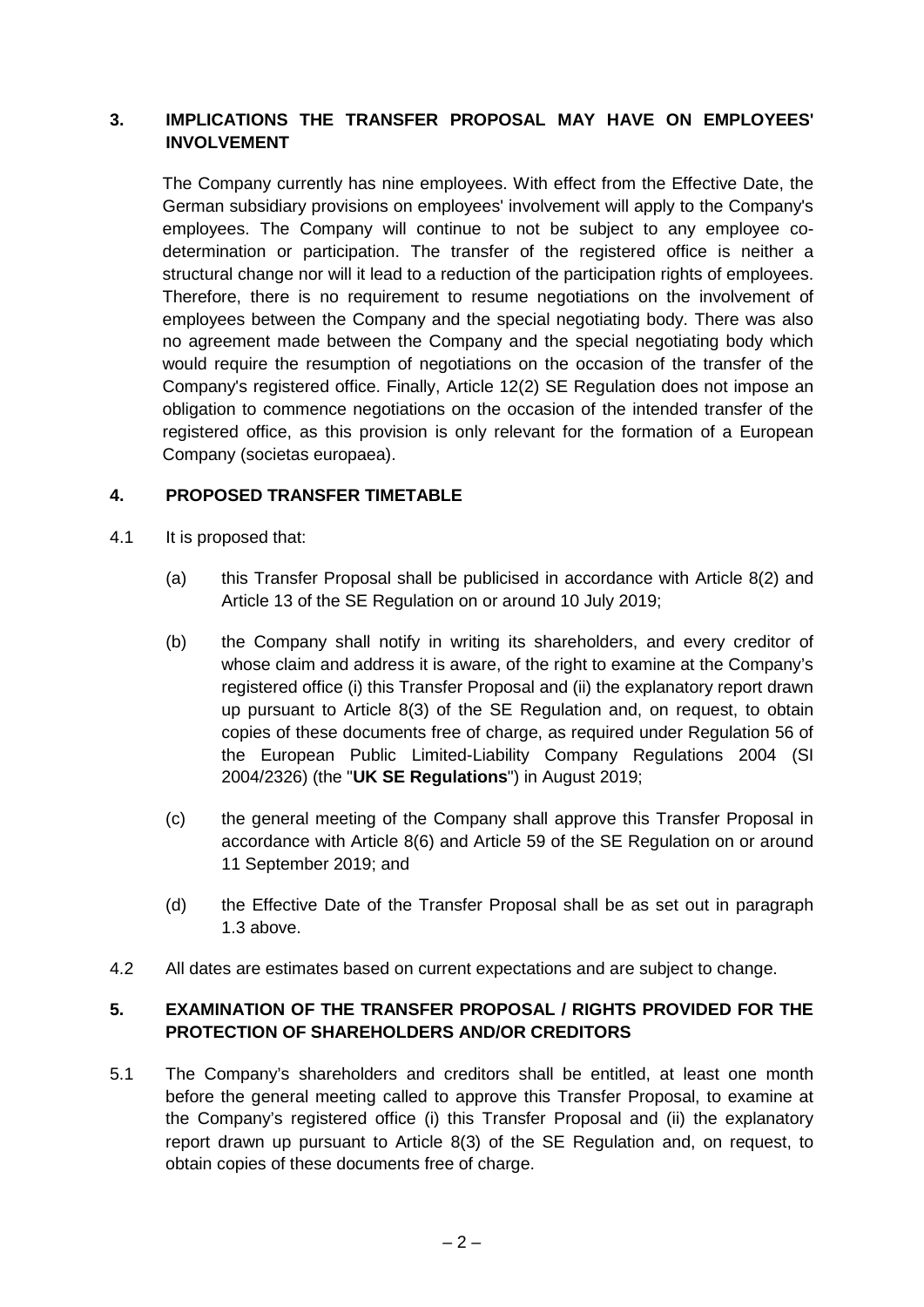- 5.2 Every invoice, order for goods or business letter which, at any time between the date on which this Transfer Proposal becomes available for inspection at the Company's registered office and the Effective Date, is issued by or on behalf of the Company, shall contain a statement that the Company is proposing to transfer its registered office to Germany under Article 8 of the SE Regulation, in accordance with Regulation 56 of the UK SE Regulations.
- 5.3 All members of the managing organ of the Company will make a statement of solvency in accordance with Regulation 72 of the UK SE Regulations.
- 5.4 Except as stated above, no special rights are provided for the protection of shareholders and/or creditors.

#### **6. APPROVAL OF THE SHAREHOLDERS IN GENERAL MEETING**

This Transfer Proposal and the articles of association *(Satzung)* of the Company proposed to be adopted with effect from the Effective Date are subject to approval by the shareholders of the Company in a general meeting.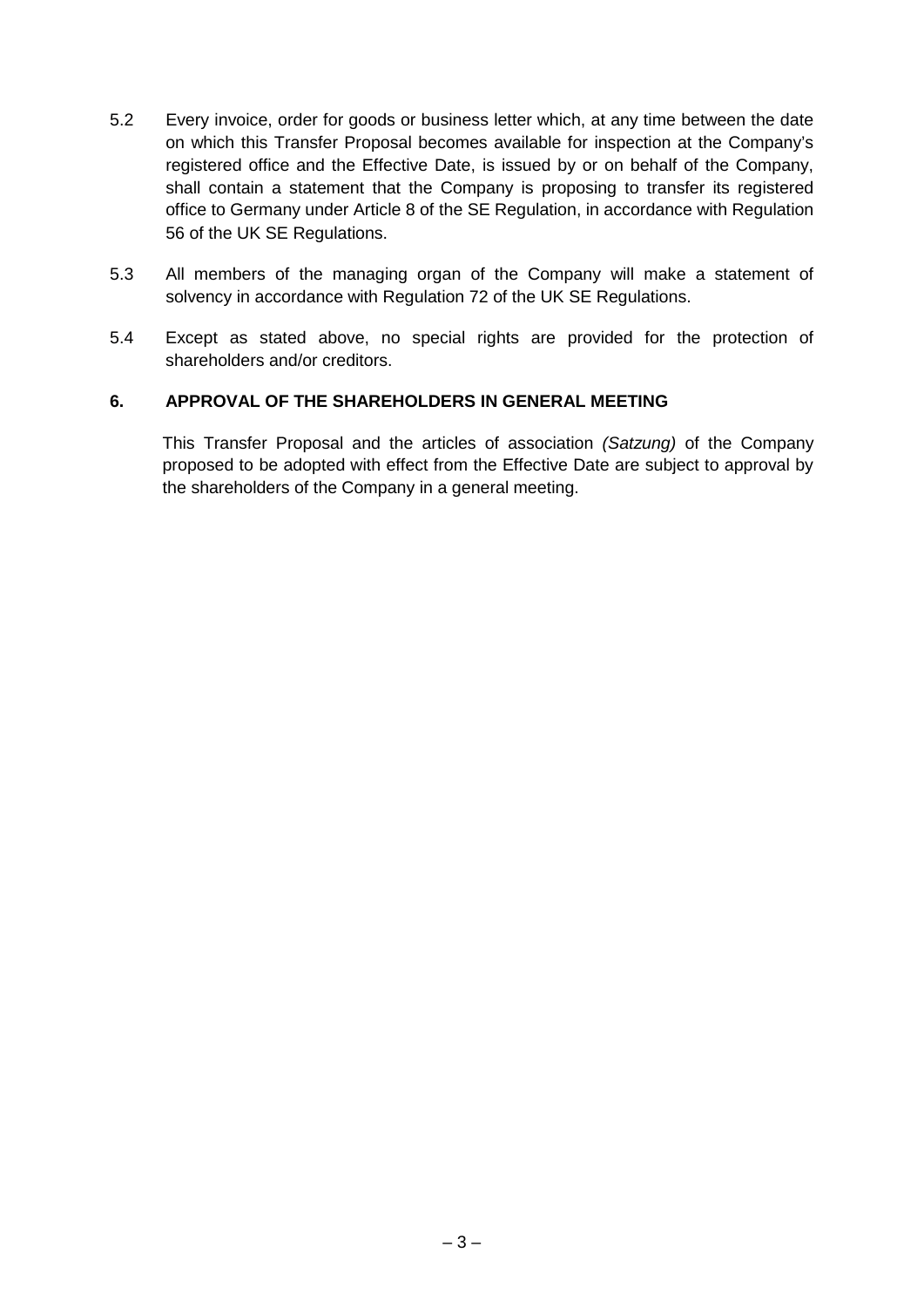## **APPENDIX 1**

# **PROPOSED ARTICLES OF ASSOCIATION (***SATZUNG)* **OF THE COMPANY**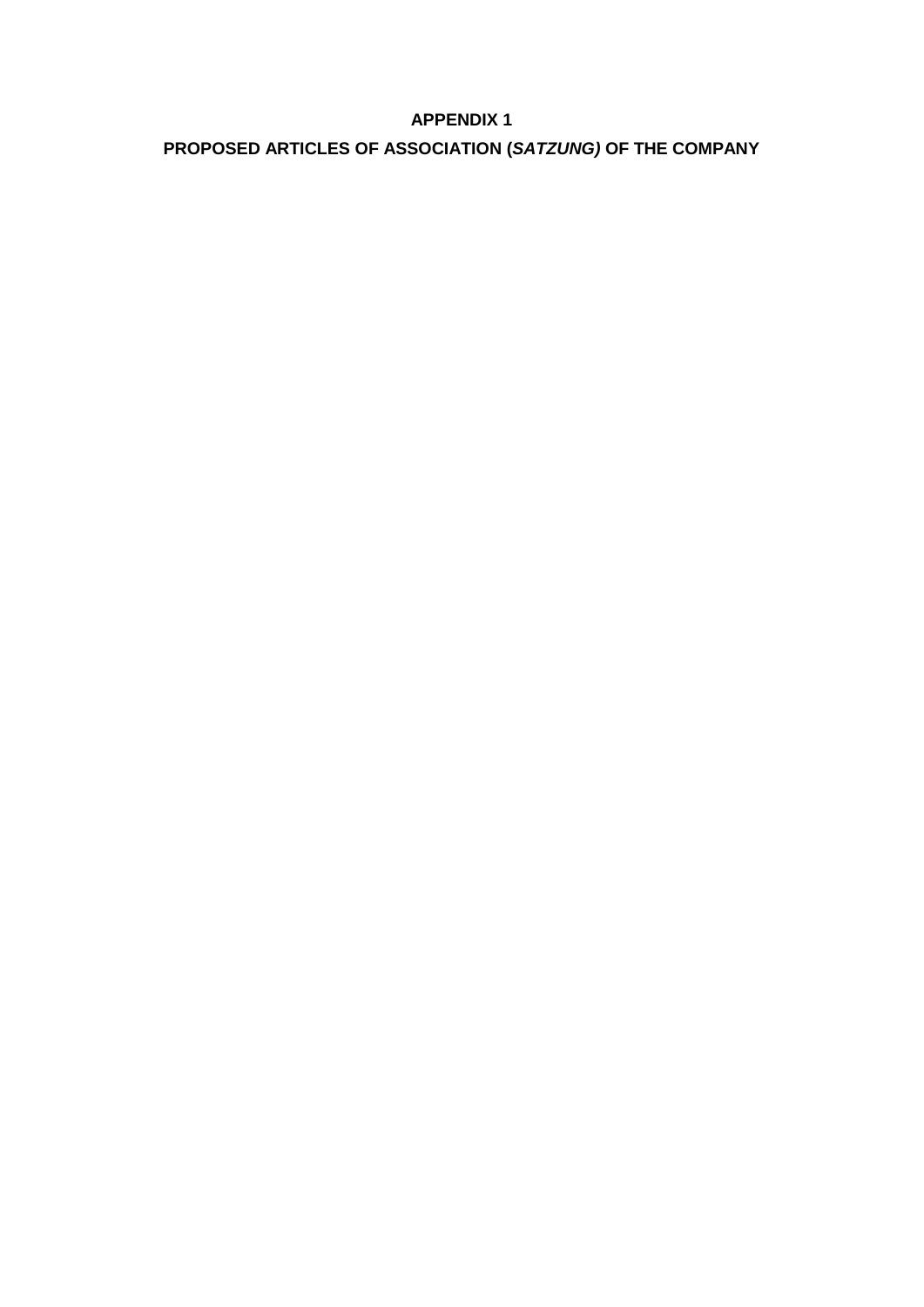## **Satzung**

## **der**

## **ZEAL Network SE**

## **I. Allgemeine Bestimmungen**

## **§ 1 Firma, Sitz und Geschäftsjahr**

- (1) Die Gesellschaft führt die Firma ZEAL Network SE.
- (2) Sitz der Gesellschaft ist Hamburg.
- (3) Geschäftsjahr ist das Kalenderjahr.

#### **§ 2 Gegenstand des Unternehmens**

- <span id="page-4-0"></span>(1) Gegenstand des Unternehmens ist die Tätigkeit einer geschäftsleitenden Holding, d.h. die Zusammenfassung von Unternehmen unter einheitlicher Leitung, deren Beratung sowie die Übernahme sonstiger Dienstleistungen und betriebswirtschaftlicher Aufgaben für Unternehmen, die insbesondere in der Entwicklung, Bereitstellung und dem Vertrieb von Produkten und Dienstleistungen auf dem Gebiet der elektronischen Medien, insbesondere der internet-basierten Vermittlung der Teilnahme an Lotterien, tätig sind.
- (2) Die Gesellschaft kann in den in Abs. [\(1\)](#page-4-0) genannten Tätigkeitsbereichen auch selbst tätig werden, insbesondere einzelne Geschäfte vornehmen.
- (3) Die Gesellschaft ist zu allen Maßnahmen und Geschäften berechtigt, die zur Erreichung und Verwirklichung des Gegenstands gemäß Abs. [\(1\)](#page-4-0) notwendig oder nützlich erscheinen. Sie kann hierzu insbesondere Niederlassungen im In- und Ausland errichten sowie Unternehmen gründen, erwerben oder sich an ihnen beteiligen, Beteiligungen an Unternehmen veräußern oder Unternehmensverträge abschließen.

## **§ 3 Bekanntmachungen**

- (1) Die Bekanntmachungen der Gesellschaft erfolgen im Bundesanzeiger.
- (2) Die Gesellschaft kann im Rahmen der gesetzlichen Vorschriften den Inhabern zugelassener Wertpapiere Informationen auch im Wege der Datenfernübertragung übermitteln.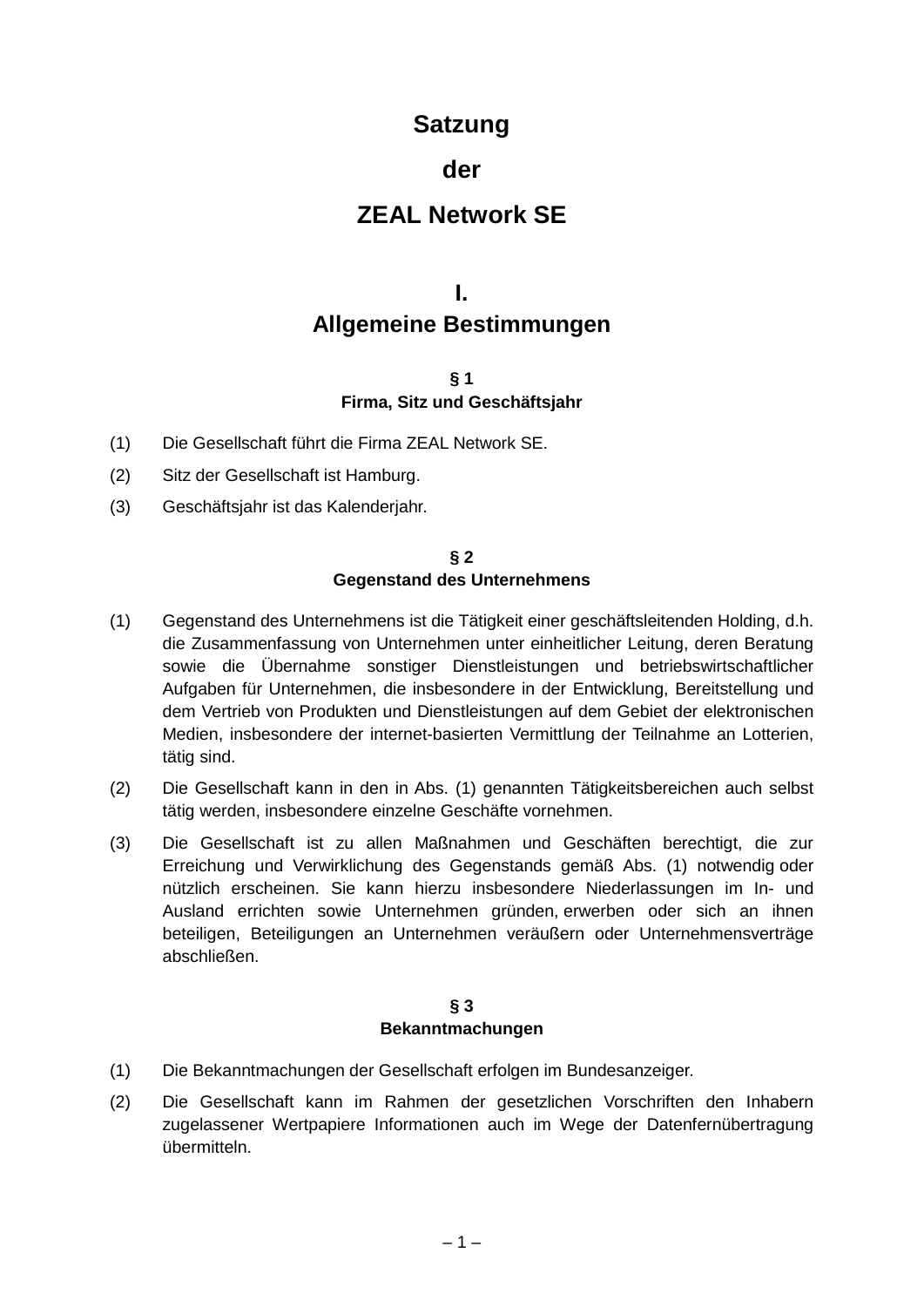# **II. Grundkapital und Aktien**

#### **§ 4**

## **Höhe und Einteilung des Grundkapitals**

- (1) Das Grundkapital der Gesellschaft beträgt EUR 22.396.070. Das Grundkapital ist eingeteilt in 22.396.070 Stückaktien (Aktien ohne Nennbetrag). Das ursprüngliche Grundkapital von EUR 7.985.088 wurde erbracht durch Formwechsel der Tipp24 AG in die Rechtsform der Europäischen Gesellschaft (SE) im Wege der Verschmelzung der Egela Beteiligungsverwaltungs AG, Wien, Österreich, auf die Tipp24 AG.
- (2) Der Vorstand ist ermächtigt, das Grundkapital bis zum 21. Juni 2021 mit Zustimmung des Aufsichtsrats durch Ausgabe neuer Stückaktien gegen Bar- oder Sacheinlagen, ganz oder in Teilbeträgen, einmal oder mehrmals um bis zu insgesamt EUR 1.197.017 zu erhöhen (Genehmigtes Kapital 2019). Den Aktionären ist grundsätzlich ein Bezugsrecht einzuräumen. Die neuen Aktien können auch von einem oder mehreren durch den Vorstand bestimmten Kreditinstituten oder nach § 53 Abs. 1 Satz 1 oder § 53b Abs. 1 Satz 1 oder Abs. 7 des Gesetzes über das Kreditwesen tätigen Unternehmen mit der Verpflichtung übernommen werden, sie den Aktionären anzubieten (mittelbares Bezugsrecht). Der Vorstand ist jedoch ermächtigt, mit Zustimmung des Aufsichtsrats das Bezugsrecht der Aktionäre in folgenden Fällen auszuschließen:
	- (a) um Spitzenbeträge vom Bezugsrecht auszunehmen;
	- (b) um das Grundkapital gegen Sacheinlagen zu erhöhen, sofern die unter Ausschluss des Bezugsrechts der Aktionäre auf Grund dieser Ermächtigung während der Laufzeit des Genehmigten Kapitals 2019 gegen Sacheinlagen ausgegebenen Aktien 10% des Grundkapitals der Gesellschaft im Zeitpunkt des Wirksamwerdens oder – falls dieser Wert geringer ist – im Zeitpunkt der Ausübung der vorliegenden Ermächtigung nicht überschreiten;
	- (c) für die Gewährung von Bezugsrechten an Inhaber von zu begebenden Optionen, Wandelschuldverschreibungen oder Wandelgenussrechten;
	- (d) bei Kapitalerhöhungen gegen Bareinlagen, wenn der Ausgabebetrag der neuen Aktien den Börsenpreis für Aktien der Gesellschaft gleicher Ausstattung im Zeitpunkt der Festlegung des Ausgabebetrags nicht wesentlich unterschreitet. Die unter Ausschluss des Bezugsrechts gemäß §§ 203 Abs. 1, 186 Abs. 3 Satz 4 AktG aufgrund dieser Ermächtigung ausgegebenen Aktien dürfen insgesamt 10% des Grundkapitals der Gesellschaft im Zeitpunkt des Wirksamwerdens oder – falls dieser Wert geringer ist – im Zeitpunkt der Ausübung der vorliegenden Ermächtigung nicht überschreiten. Die Höchstgrenze von 10% des Grundkapitals vermindert sich um den anteiligen Betrag des Grundkapitals, der auf diejenigen eigenen Aktien der Gesellschaft entfällt, die während der Laufzeit des Genehmigten Kapitals 2019 unter Ausschluss des Bezugsrechts der Aktionäre gemäß §§ 71 Abs. 1 Nr. 8 Satz 5, 186 Abs. 3 Satz 4 AktG veräußert werden. Die Höchstgrenze vermindert sich ferner um den anteiligen Betrag des Grundkapitals, der auf diejenigen Aktien entfällt, die zur Bedienung von Optionsoder Wandelschuldverschreibungen mit Options- oder Wandlungsrecht oder mit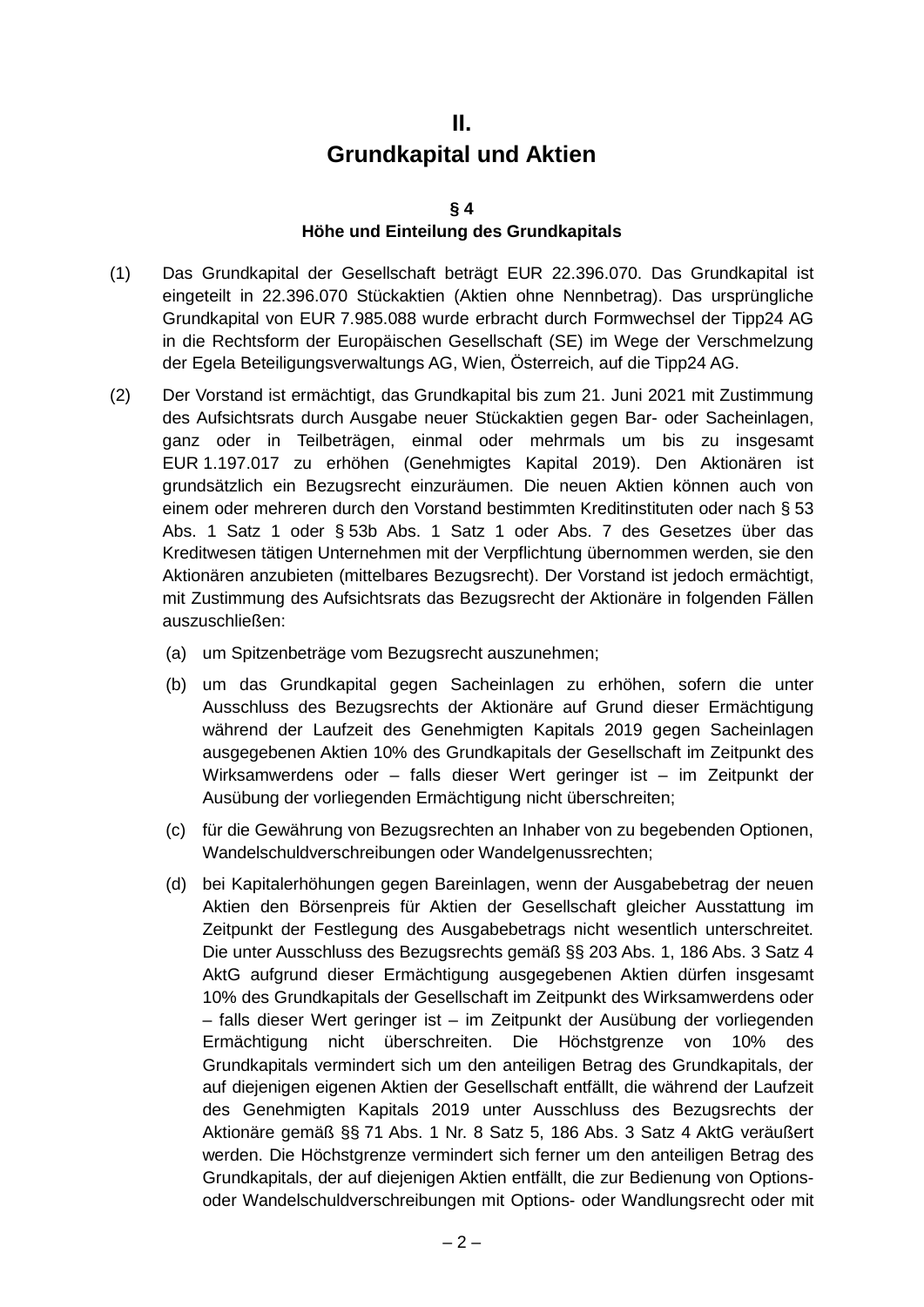Options- oder Wandlungspflicht auszugeben sind, sofern die Schuldverschreibungen während der Laufzeit des Genehmigten Kapitals 2019 unter Ausschluss des Bezugsrechts in entsprechender Anwendung von § 186 Abs. 3 Satz 4 AktG ausgegeben werden. Die Zahl neuer Aktien, die aufgrund dieser Ermächtigung unter Ausschluss des Bezugsrechts gemäß §§ 203 Abs. 1, 186 Abs. 3 Satz 4 AktG ausgegeben werden, darf ferner nicht 838.508 Aktien überschreiten.

Der Vorstand ist ermächtigt, mit Zustimmung des Aufsichtsrats die weiteren Einzelheiten der Durchführung der Kapitalerhöhung, insbesondere den Inhalt der Aktienrechte und die Bedingungen der Aktienausgabe, festzulegen. Der Aufsichtsrat ist ermächtigt, die Fassung der Satzung entsprechend dem Umfang der Kapitalerhöhung aus dem genehmigten Kapital oder nach Ablauf der Ermächtigungsfrist anzupassen.

- (3) Die Aktien werden als Namensaktien ausgegeben. Die Aktionäre werden in das Aktienregister eingetragen.
- (4) Trifft bei einer Kapitalerhöhung der Erhöhungsbeschluss keine Bestimmung darüber, ob die neuen Aktien auf den Inhaber oder auf den Namen lauten sollen, so lauten sie auf den Namen.
- (5) Die Form der Aktienurkunden, der Gewinnanteil- und Erneuerungsscheine sowie von Schuldverschreibungen und Zins- und Erneuerungsscheinen bestimmt der Vorstand mit Zustimmung des Aufsichtsrats. Ein Anspruch auf Einzel- oder Mehrfachverbriefung der Aktien ist ausgeschlossen, soweit dies gesetzlich zulässig und nicht eine Verbriefung nach den Regeln einer Börse vorgeschrieben ist, an der die Aktien zum Handel zugelassen sind. Die Gesellschaft ist berechtigt, gegen Kostenerstattung Aktienurkunden auszustellen, die einzelne oder mehrere Aktien verkörpern.
- (6) Bei einer Kapitalerhöhung kann die Gewinnbeteiligung neuer Aktien abweichend von § 60 Abs. 2 S. 3 AktG bestimmt werden.

# **III.**

## **Organe**

## **§ 5 Organe der Gesellschaft**

Die Gesellschaft ist eine dualistisch strukturierte SE im Sinne von Art. 38 lit. b) 1. Alt. SE-VO. Sie verfügt über einen Vorstand (Leitungsorgan), einen Aufsichtsrat (Aufsichtsorgan) sowie über eine Hauptversammlung der Aktionäre.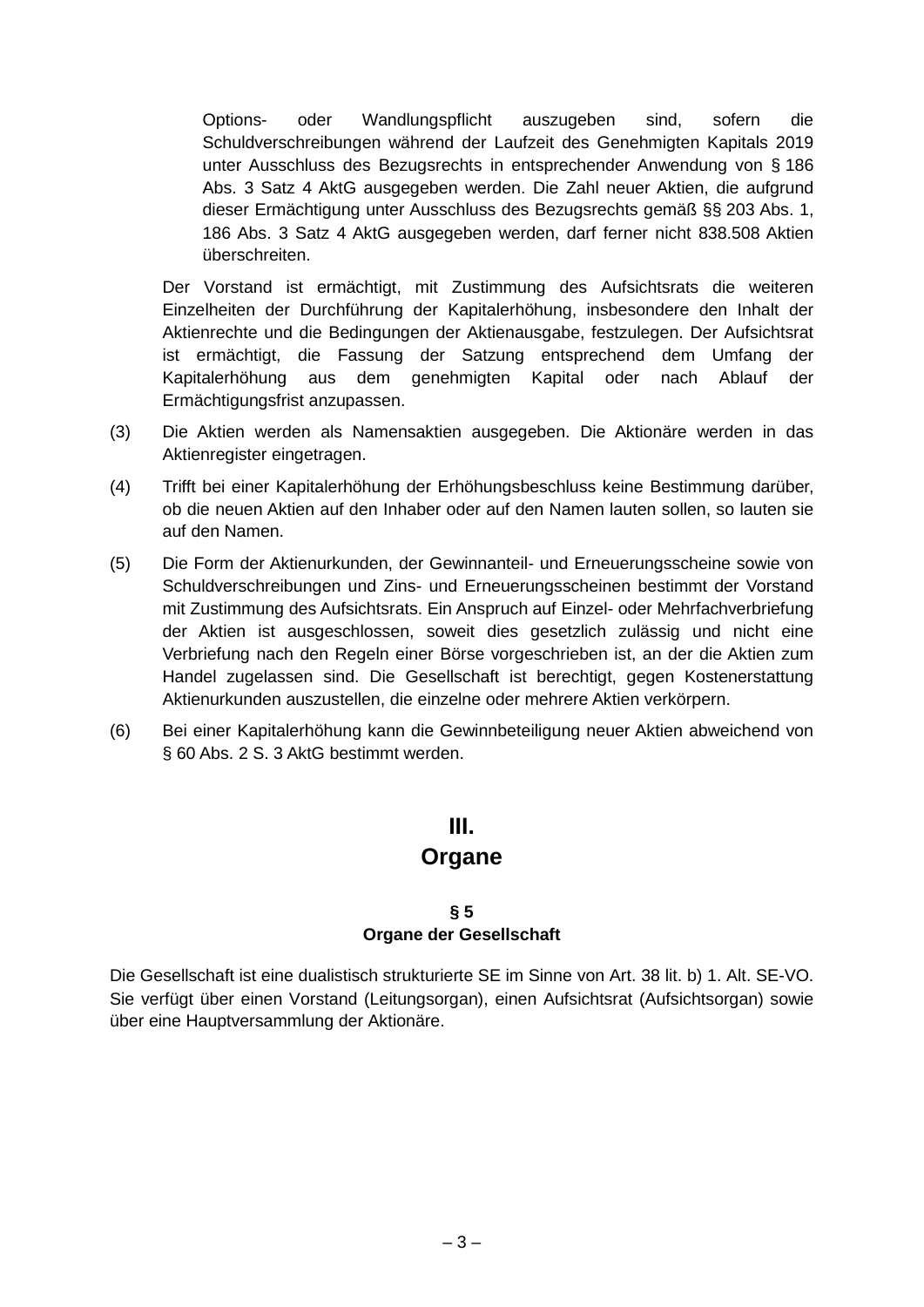## **IV.**

## **Vorstand**

#### **§ 6**

## **Zusammensetzung und Geschäftsordnung**

- (1) Der Vorstand besteht aus einer oder mehreren Personen. Im Übrigen bestimmt der Aufsichtsrat die Zahl der Mitglieder des Vorstands.
- (2) Die Mitglieder des Vorstands werden vom Aufsichtsrat für einen Zeitraum von höchstens fünf Jahren bestellt. Wiederbestellungen, jeweils für höchstens fünf Jahre, sind zulässig.
- (3) Der Aufsichtsrat kann einen Vorsitzenden des Vorstands sowie einen stellvertretenden Vorsitzenden des Vorstands ernennen. Es können stellvertretende Vorstandsmitglieder bestellt werden.
- (4) Der Aufsichtsrat kann eine Geschäftsordnung für den Vorstand erlassen. Der Geschäftsverteilungsplan des Vorstands bedarf seiner Zustimmung.

#### **§ 7 Vertretung der Gesellschaft**

- (1) Ist nur ein Vorstandsmitglied bestellt, vertritt dieses die Gesellschaft allein. Sind mehrere Vorstandsmitglieder bestellt, so wird die Gesellschaft durch zwei Mitglieder des Vorstands oder durch ein Mitglied des Vorstands in Gemeinschaft mit einem Prokuristen vertreten. Stellvertretende Vorstandsmitglieder stehen hinsichtlich der Vertretungsmacht ordentlichen Vorstandsmitgliedern gleich.
- (2) Der Aufsichtsrat kann bestimmen, dass Mitglieder des Vorstands einzelvertretungsbefugt sind. Besteht der Vorstand nur aus einer Person, vertritt diese die Gesellschaft stets allein.
- (3) Der Aufsichtsrat kann alle oder einzelne Mitglieder des Vorstands und zur gesetzlichen Vertretung gemeinsam mit einem Vorstand berechtigte Prokuristen von dem Verbot der Mehrvertretung gemäß § 181 2. Alt. BGB befreien; § 112 AktG bleibt unberührt.

### **§ 8 Geschäftsführung**

- (1) Der Vorstand darf folgende Geschäfte nur mit Zustimmung des Aufsichtsrats vornehmen:
	- (a) Aufstellung des Budgets für das folgende Geschäftsjahr;
	- (b) Gründung oder Beendigung von Gesellschaften oder Unternehmen sowie Erwerbe und Veräußerungen von Beteiligungen an anderen Unternehmen (ausgenommen sind Beteiligungserwerbe, infolge derer die Gesellschaft direkt oder indirekt nicht mehr als 5 % des Kapitals eines anderen Unternehmens halten wird, Beteiligungsveräußerungen, wenn die Gesellschaft vor der Veräußerung weder direkt noch indirekt 5 % oder mehr des Kapitals des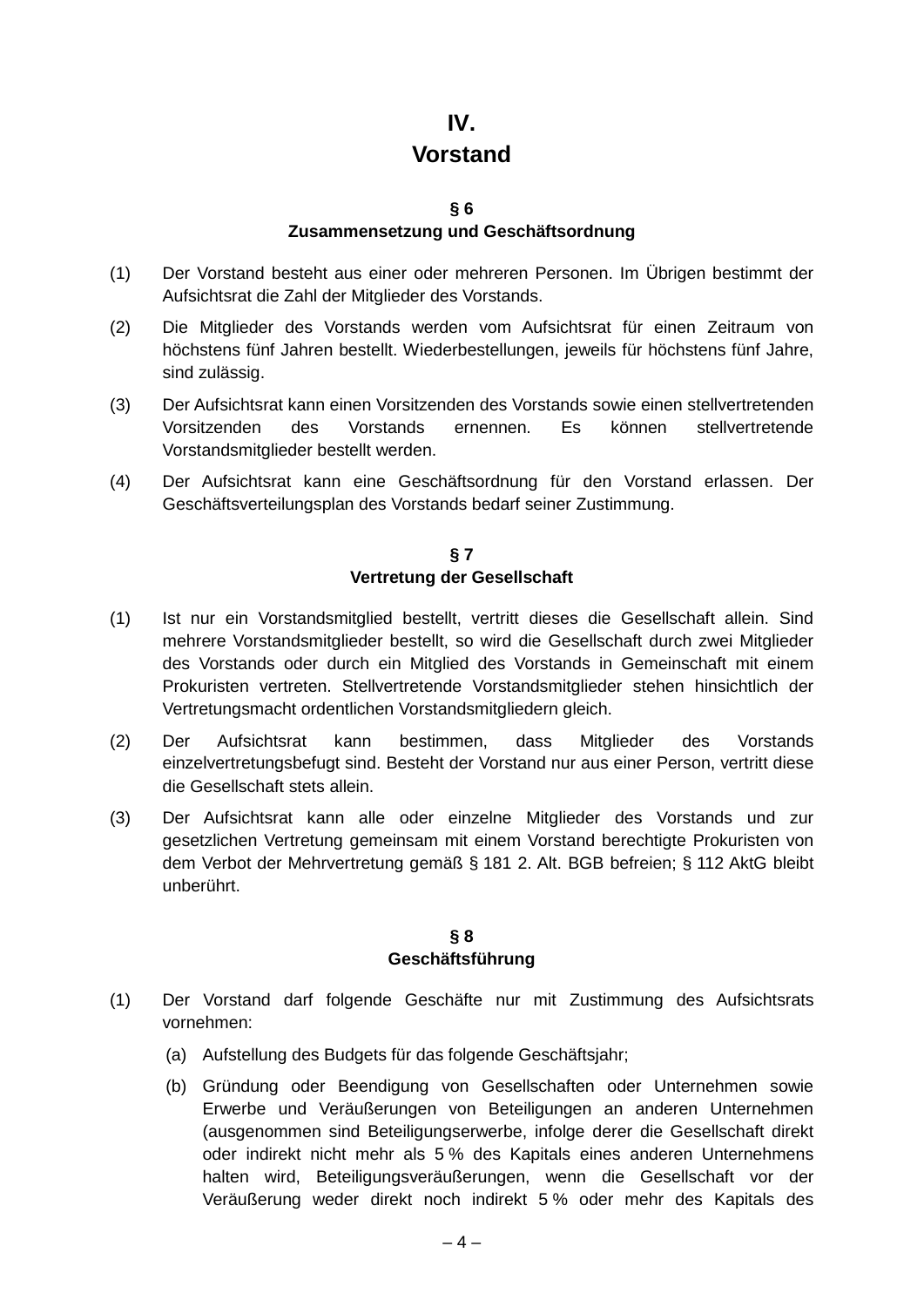betreffenden anderen Unternehmens hält, jegliche Beteiligungserwerbe- oder Veräußerungen mit Gegenleistungen von bis zu EUR 1 Million sowie jegliche Beteiligungserwerbe- oder Veräußerungen, die Gesellschaften oder Unternehmen mit ruhendem Geschäftsbetrieb betreffen);

- (c) Sicherheitsleistungen, Abgabe von Bürgschaften und Garantien sowie Eingehung von Wechselverpflichtungen außerhalb des gewöhnlichen Geschäftsverkehrs;
- (d) interne Organisationsveränderungen von wesentlicher Bedeutung.
- (2) Der Aufsichtsrat kann jederzeit weitere Geschäfte von seiner Zustimmung abhängig machen. Er kann widerruflich die Zustimmung zu einem bestimmten Kreis von Geschäften allgemein oder für den Fall, dass das einzelne Geschäft bestimmten Bedingungen genügt, im Voraus erteilen.

# **V. Aufsichtsrat**

## **§ 9 Zusammensetzung, Amtsdauer, Amtsniederlegung**

- <span id="page-8-0"></span>(1) Der Aufsichtsrat besteht aus sechs Mitgliedern.
- <span id="page-8-1"></span>(2) Die Bestellung der Aufsichtsratsmitglieder erfolgt für die Zeit bis zur Beendigung der Hauptversammlung, die über die Entlastung des Aufsichtsrats für das vierte Geschäftsjahr nach Beginn der Amtszeit beschließt, höchstens aber für sechs Jahre. Das Geschäftsjahr, in dem die Amtszeit beginnt, wird nicht mitgerechnet. Die Hauptversammlung kann eine kürzere Amtszeit bestimmen. Eine Wiederwahl ist – auch mehrfach – möglich. Die Bestellung eines Nachfolgers eines vor Ablauf seiner Amtszeit ausgeschiedenen Mitglieds erfolgt, soweit die Hauptversammlung die Amtszeit des Nachfolgers nicht abweichend bestimmt, für den Rest der Amtszeit des ausgeschiedenen Mitglieds.
- (3) Mit der Bestellung eines Aufsichtsratsmitglieds kann gleichzeitig ein Ersatzmitglied bestellt werden, das Mitglied des Aufsichtsrats wird, wenn das Aufsichtsratsmitglied vor Ablauf seiner Amtszeit ausscheidet, ohne dass ein Nachfolger bestellt ist. Das Amt eines in den Aufsichtsrat nachgerückten Ersatzmitglieds erlischt, sobald ein Nachfolger für das ausgeschiedene Aufsichtsratsmitglied bestellt ist, spätestens mit Ablauf der Amtszeit des ausgeschiedenen Aufsichtsratsmitglieds.
- (4) Die Mitglieder und die Ersatzmitglieder des Aufsichtsrats können ihr Amt durch eine unter Benachrichtigung des Vorsitzenden des Aufsichtsrats an den Vorstand zu richtende textförmliche Erklärung unter Einhaltung einer Frist von vier Wochen niederlegen. Der Vorsitzende des Aufsichtsrats - oder im Falle der Niederlegung durch den Vorsitzenden, der Stellvertreter des Aufsichtsratsvorsitzenden – kann eine Fristverkürzung oder einen Verzicht auf die Frist erklären. Die Möglichkeit zur Niederlegung des Amts mit sofortiger Wirkung bei Vorliegen eines wichtigen Grunds bleibt unberührt.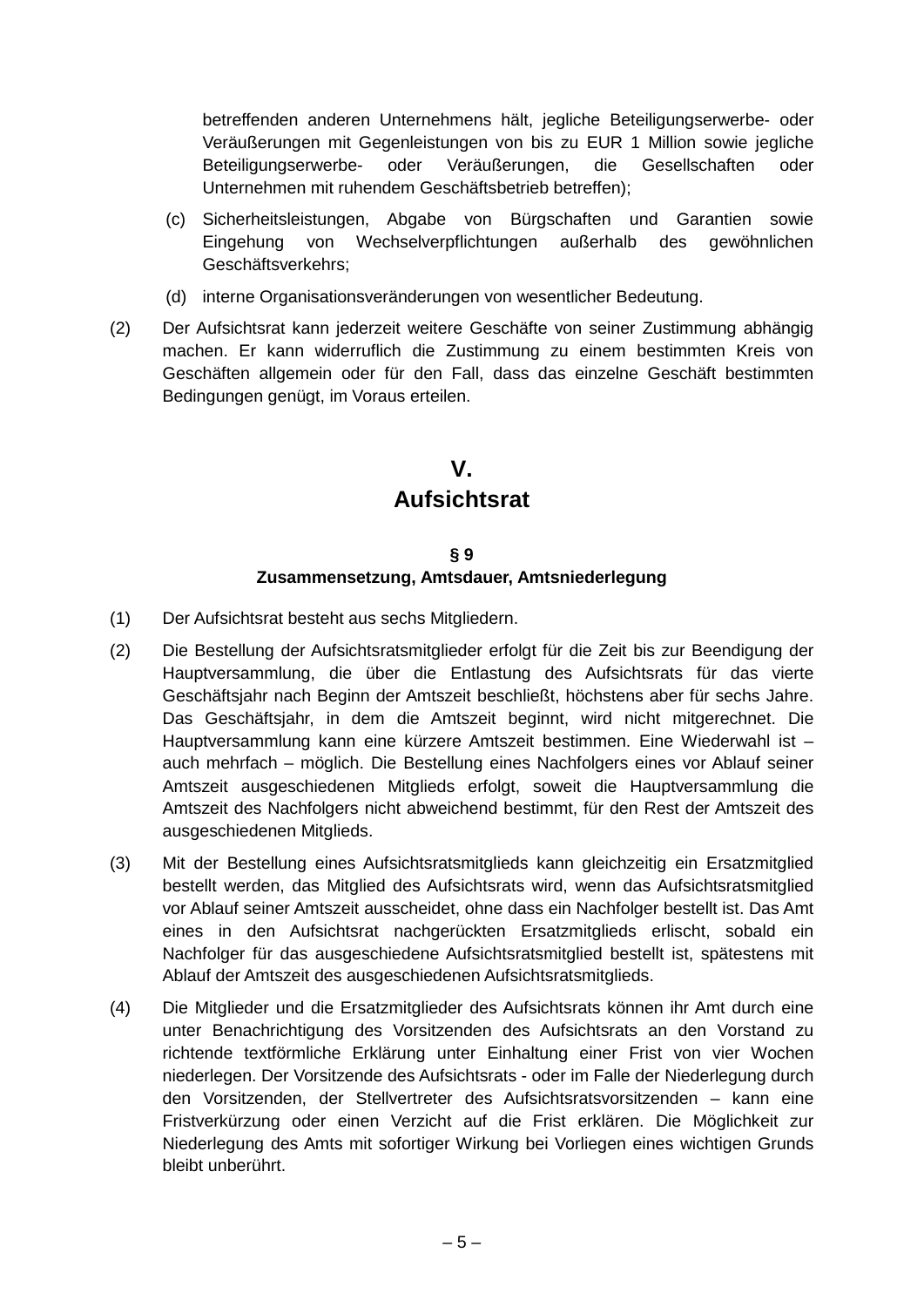#### **§ 10 Vorsitzender und Stellvertreter**

- (1) Der Aufsichtsrat wählt aus seiner Mitte einen Vorsitzenden und mindestens einen Stellvertreter für die in [§](#page-8-0) 9 Abs. [\(2\)](#page-8-1) dieser Satzung bestimmte Amtszeit. Die Wahl erfolgt unter dem Vorsitz des an Lebensjahren ältesten anwesenden Mitglieds des Aufsichtsrats im Anschluss an die Hauptversammlung, in der die Aufsichtsratsmitglieder bestellt worden sind, in einer ohne besondere Einberufung stattfindenden Sitzung. Dasselbe gilt entsprechend für den Fall der gerichtlichen Bestellung. Scheiden der Vorsitzende oder sein Stellvertreter vor Ablauf der Amtszeit aus ihren Ämtern aus, so hat der Aufsichtsrat eine Neuwahl für die restliche Amtszeit des Ausgeschiedenen vorzunehmen.
- (2) Der Stellvertreter des Aufsichtsratsvorsitzenden hat nur dann die gesetzlichen und satzungsmäßigen Rechte und Pflichten des Vorsitzenden, wenn dieser verhindert ist.

## **§ 11 Geschäftsordnung**

<span id="page-9-2"></span>Der Aufsichtsrat setzt im Rahmen von Gesetz und Satzung seine Geschäftsordnung selbst fest.

#### **§ 12 Sitzungen**

- <span id="page-9-0"></span>(1) Der Aufsichtsrat soll in der Regel eine Sitzung im Kalendervierteljahr, er muss zwei Sitzungen im Kalenderhalbjahr abhalten.
- <span id="page-9-3"></span>(2) Die Sitzungen des Aufsichtsrats werden durch den Vorsitzenden des Aufsichtsrats mit einer Frist von vierzehn Tagen unter Bestimmung der Form der Sitzung in Textform einberufen. Bei der Berechnung der Frist werden der Tag der Absendung der Einladung und der Tag der Sitzung nicht mitgerechnet. In dringenden Fällen kann die Einberufung auch mündlich oder telefonisch unter angemessener Verkürzung der Frist erfolgen.
- (3) Mit der Einberufung sind Ort, Datum und Tageszeit der Sitzung sowie die Gegenstände der Tagesordnung mitzuteilen.
- <span id="page-9-1"></span>(4) Die Leitung der Sitzung obliegt dem Vorsitzenden des Aufsichtsrats, bei dessen Verhinderung seinem Stellvertreter oder hilfsweise dem ältesten oder einem anderen einstimmig hierzu bestimmten Mitglied des Aufsichtsrats. Der Sitzungsleiter bestimmt die Reihenfolge, in der die Gegenstände der Tagesordnung verhandelt werden, sowie die Art und Reihenfolge der Abstimmungen.

#### **§ 13 Beschlussfassung**

<span id="page-9-5"></span><span id="page-9-4"></span>(1) Beschlüsse des Aufsichtsrats werden in der Regel in Sitzungen gefasst. Ist ein Gegenstand der Tagesordnung nicht ordnungsgemäß angekündigt worden, darf hierüber nur beschlossen werden, wenn kein in der Sitzung anwesendes Aufsichtsratsmitglied widerspricht. Mangels Widerspruchs eines anwesenden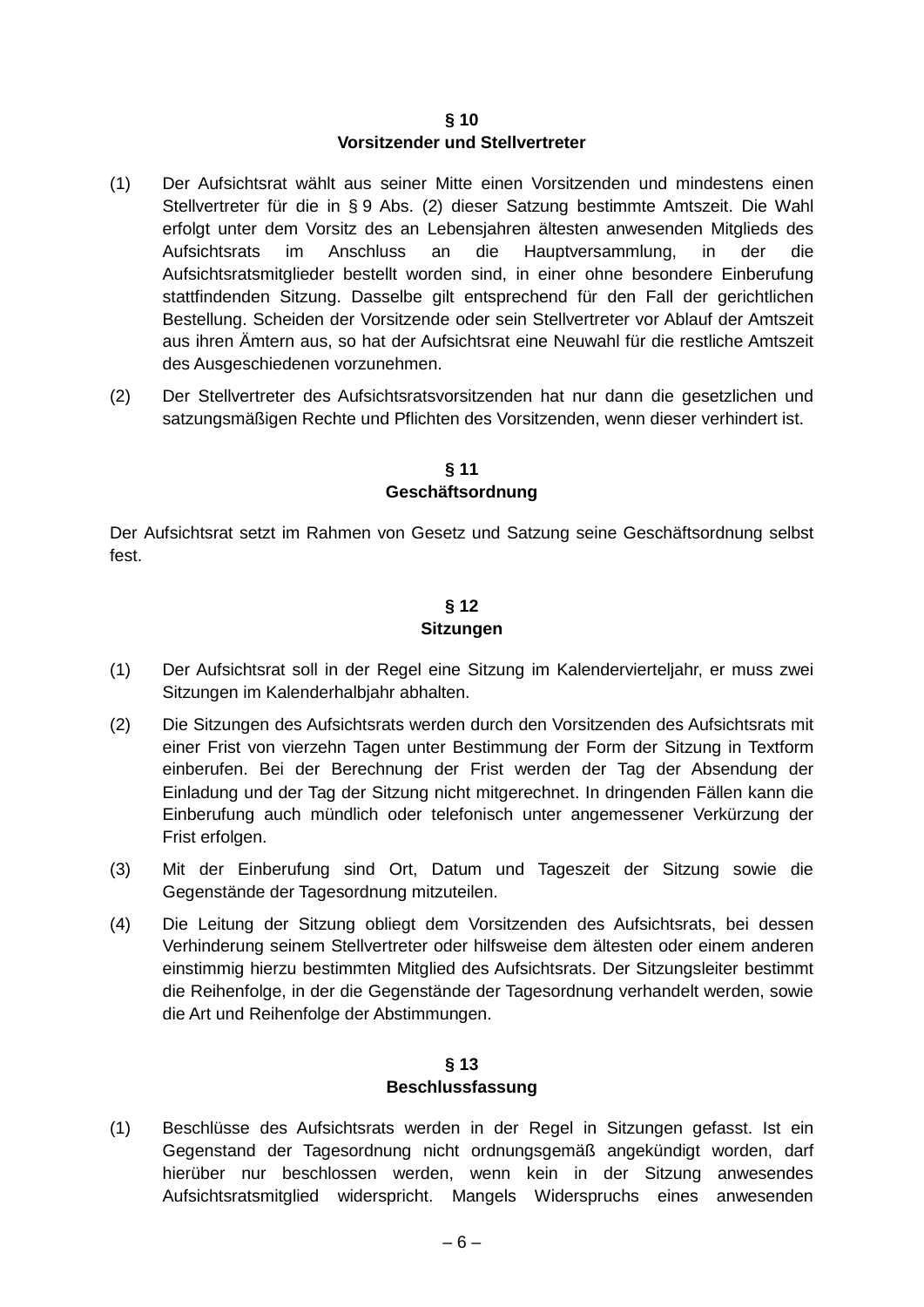Aufsichtsratsmitglieds ist abwesenden Aufsichtsratsmitgliedern in diesem Fall Gelegenheit zu geben, binnen einer vom Sitzungsleiter zu bestimmenden angemessenen Frist ihre Stimme textförmlich oder mittels gebräuchlicher Telekommunikationsmittel abzugeben oder aber in gleicher Form der Beschlussfassung zu widersprechen. Der Beschluss wird erst wirksam, wenn die abwesenden Aufsichtsratsmitglieder der Beschlussfassung vor Ablauf der gesetzten Frist zugestimmt oder innerhalb dieser Frist nicht widersprochen haben.

- <span id="page-10-0"></span>(2) Außerhalb von Sitzungen sind Beschlussfassungen durch textförmliche Stimmabgaben sowie durch Stimmabgaben mittels gebräuchlicher Telekommunikationsmittel zulässig, wenn der Aufsichtsratsvorsitzende dies für den Einzelfall bestimmt. Ein Widerspruchsrecht der Mitglieder des Aufsichtsrats besteht nicht. Solche Beschlüsse werden vom Abstimmungsleiter, der entsprechend § [12](#page-9-0) Abs. [\(4\)](#page-9-1) bestimmt wird, schriftlich festgestellt und allen Mitgliedern zugeleitet.
- (3) Der Aufsichtsrat ist beschlussfähig, wenn mindestens die Hälfte der Mitglieder, aus denen er insgesamt zu bestehen hat, jedoch in keinem Fall weniger als drei Mitglieder, an der Beschlussfassung teilnehmen. Ein Mitglied nimmt auch dann in diesem Sinne an der Beschlussfassung teil, wenn es sich in der Abstimmung der Stimme enthält oder seine Stimme gemäß Abs. [\(2\)](#page-10-0) oder [\(4\)](#page-10-1) abgibt.
- <span id="page-10-1"></span>(4) Abwesende Aufsichtsratsmitglieder können an Beschlussfassungen des Aufsichtsrats dadurch teilnehmen, dass sie durch andere Aufsichtsratsmitglieder schriftliche Stimmabgaben überreichen lassen. Darüber hinaus können abwesende Aufsichtsratsmitglieder ihre Stimme vor der Sitzung, während der Sitzung oder nachträglich innerhalb einer vom Sitzungsleiter zu bestimmenden angemessenen Frist textförmlich oder mittels gebräuchlicher Telekommunikationsmittel abgeben, sofern kein in der Sitzung anwesendes Mitglied widerspricht; ein Widerspruch kann jedoch nicht erhoben werden, wenn das bzw. die abwesenden und das bzw. die anwesenden Aufsichtsratsmitglieder untereinander im Wege allseitigen und gleichzeitigen Sehens und Hörens in Verbindung stehen und den Beschlussgegenstand erörtern können. Die in Form gemischter Beschlussfassungen gefassten Beschlüsse werden vom Sitzungsleiter schriftlich festgestellt und allen Mitgliedern zugeleitet.
- (5) Innerhalb einer Sitzung dürfen Abstimmungen zu Tagesordnungspunkten wiederholt werden. Im Falle eines von der vorherigen Abstimmung abweichenden Beschlusses gilt die vorherige Abstimmung als nicht erfolgt. Eine nochmalige Wiederholung der Abstimmung in derselben Sitzung ist nur zulässig, wenn sämtliche der bei der bzw. den vorherigen Abstimmung(en) anwesenden Mitglieder des Aufsichtsrats dem zustimmen.
- <span id="page-10-2"></span>(6) Beschlüsse des Aufsichtsrats bedürfen der Mehrheit der abgegebenen Stimmen, soweit nicht durch die Satzung oder das Gesetz eine andere Mehrheit zwingend vorgeschrieben ist. Stimmenthaltungen gelten nicht als Stimmabgabe. Ergibt eine Abstimmung Stimmengleichheit, so hat bei einer erneuten Abstimmung über denselben Gegenstand, wenn auch sie Stimmengleichheit ergibt, der Vorsitzende zwei Stimmen. Dies gilt auch bei Wahlen.
- (7) Der Vorsitzende und bei Verhinderung des Vorsitzenden der Stellvertreter sind ermächtigt, im Namen des Aufsichtsrats die zur Durchführung der Beschlüsse des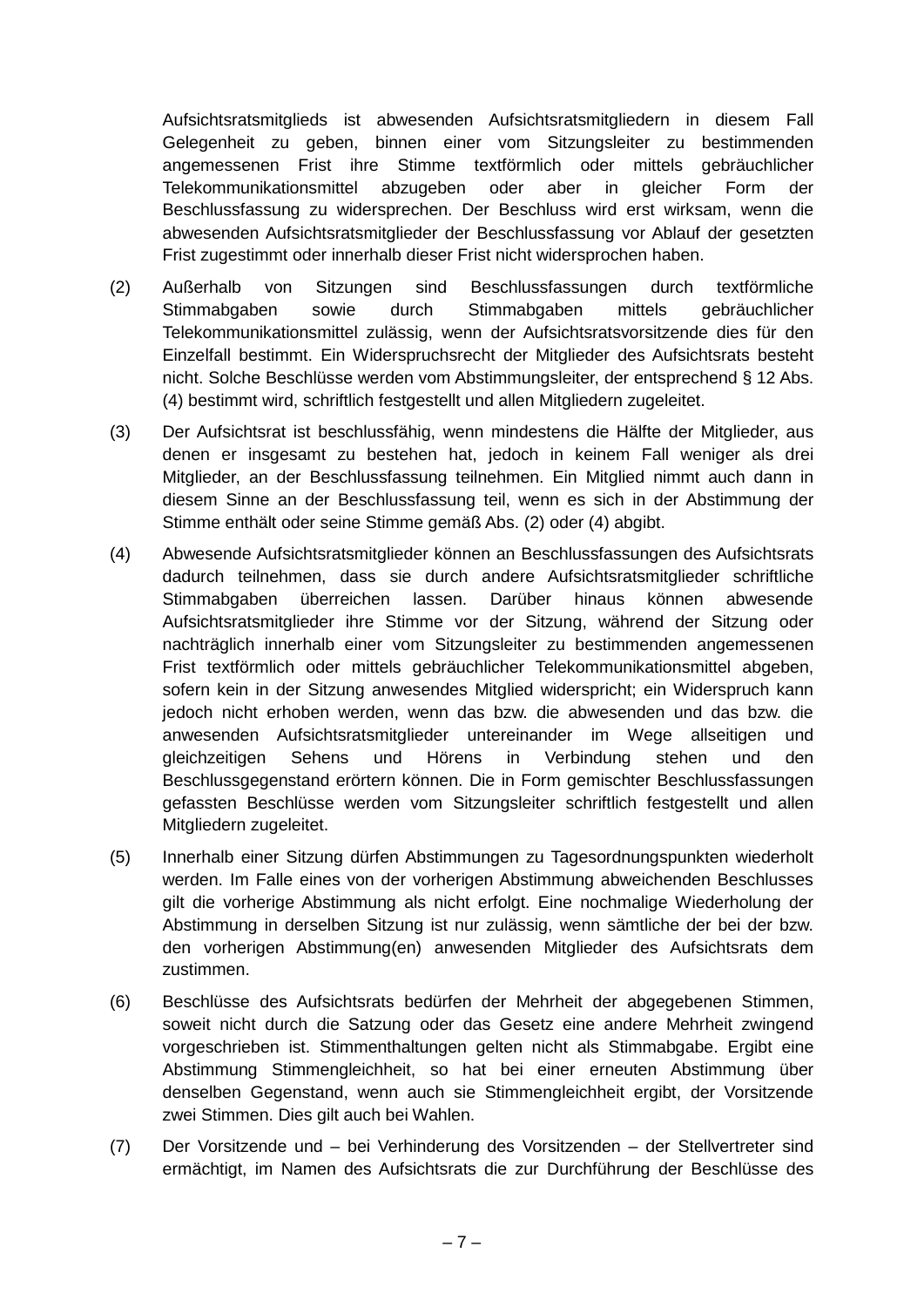Aufsichtsrats und seiner Ausschüsse erforderlichen Willenserklärungen abzugeben sowie Erklärungen für den Aufsichtsrat entgegenzunehmen.

<span id="page-11-0"></span>(8) Über die Verhandlungen und Beschlüsse des Aufsichtsrats sind als Nachweis, nicht jedoch als Wirksamkeitserfordernis, Niederschriften anzufertigen, die vom Sitzungsleiter – bzw. bei Abstimmungen außerhalb von Sitzungen vom Abstimmungsleiter – zu unterzeichnen und allen Mitgliedern zuzuleiten sind.

## **§ 14 Ausschüsse**

- (1) Der Aufsichtsrat kann im Rahmen der gesetzlichen Vorschriften aus seiner Mitte Ausschüsse bilden und ihnen in seiner Geschäftsordnung oder durch besonderen Beschluss Aufgaben und Befugnisse übertragen. Dem Aufsichtsrat ist regelmäßig über die Arbeit der Ausschüsse zu berichten.
- (2) Für Aufsichtsratsausschüsse gelten die Bestimmungen des § [11,](#page-9-2) § [12](#page-9-0) Abs. [\(2\)](#page-9-3) bis [\(4\)](#page-9-1) sowie § [13](#page-9-4) Abs. [\(1\),](#page-9-5) [\(2\),](#page-10-0) [\(4\)](#page-10-1) bis [\(6\)](#page-10-2) und [\(8\)](#page-11-0) sinngemäß; die Geschäftsordnung des Aufsichtsrats kann im Rahmen des Gesetzes Abweichendes anordnen. Bei Abstimmungen und bei Wahlen gibt im Falle der Stimmengleichheit die Stimme des Vorsitzenden des Ausschusses den Ausschlag.
- (3) Der Vorsitzende des Ausschusses ist ermächtigt, die zur Durchführung der Beschlüsse des Aufsichtsratsausschusses erforderlichen Willenserklärungen in dessen Namen abzugeben.

## **§ 15 Vergütung**

- <span id="page-11-1"></span>(1) Die Mitglieder des Aufsichtsrats erhalten für jedes volle Geschäftsjahr eine feste jährliche Grundvergütung von EUR 45.500, die für den Vorsitzenden das Dreifache und für den stellvertretenden Vorsitzenden das Zweifache beträgt.
- <span id="page-11-2"></span>(2) Für die Tätigkeit in einem oder mehreren Ausschüssen des Aufsichtsrats erhalten die Mitglieder des Aufsichtsrats eine zusätzliche jährliche Vergütung von EUR 17.500, die für den jeweiligen Vorsitzenden das Zweifache beträgt.
- (3) Bei unterjährigen Veränderungen im Aufsichtsrat und/oder seinen Ausschüssen erfolgt die Vergütung zeitanteilig unter Aufrundung auf volle Monate. Nimmt ein Aufsichtsratsmitglied an einer oder mehreren Sitzungen des Aufsichtsrats nicht teil, so reduziert sich ein Drittel der ihm nach Abs. [\(1\)](#page-11-1) zustehenden Gesamtvergütung prozentual im Verhältnis der im Geschäftsjahr stattgefundenen Aufsichtsratssitzungen gegenüber den Aufsichtsratssitzungen, an denen das Aufsichtsratsmitglied nicht teilgenommen hat. Das gilt entsprechend für die Ausschussvergütung nach Abs. [\(2\),](#page-11-2) wenn ein Ausschussmitglied an einer oder mehreren Sitzungen des Ausschusses nicht teilnimmt.
- (4) Die Vergütung nach Abs. [\(1\)](#page-11-1) wird nach Ablauf der Hauptversammlung fällig, die den Konzernabschluss für das jeweilige Geschäftsjahr entgegennimmt oder über seine Billigung entscheidet.
- (5) Die Mitglieder des Aufsichtsrats erhalten ferner Ersatz aller baren Auslagen sowie der etwa auf ihre Vergütung und Auslagen anfallenden Umsatzsteuer.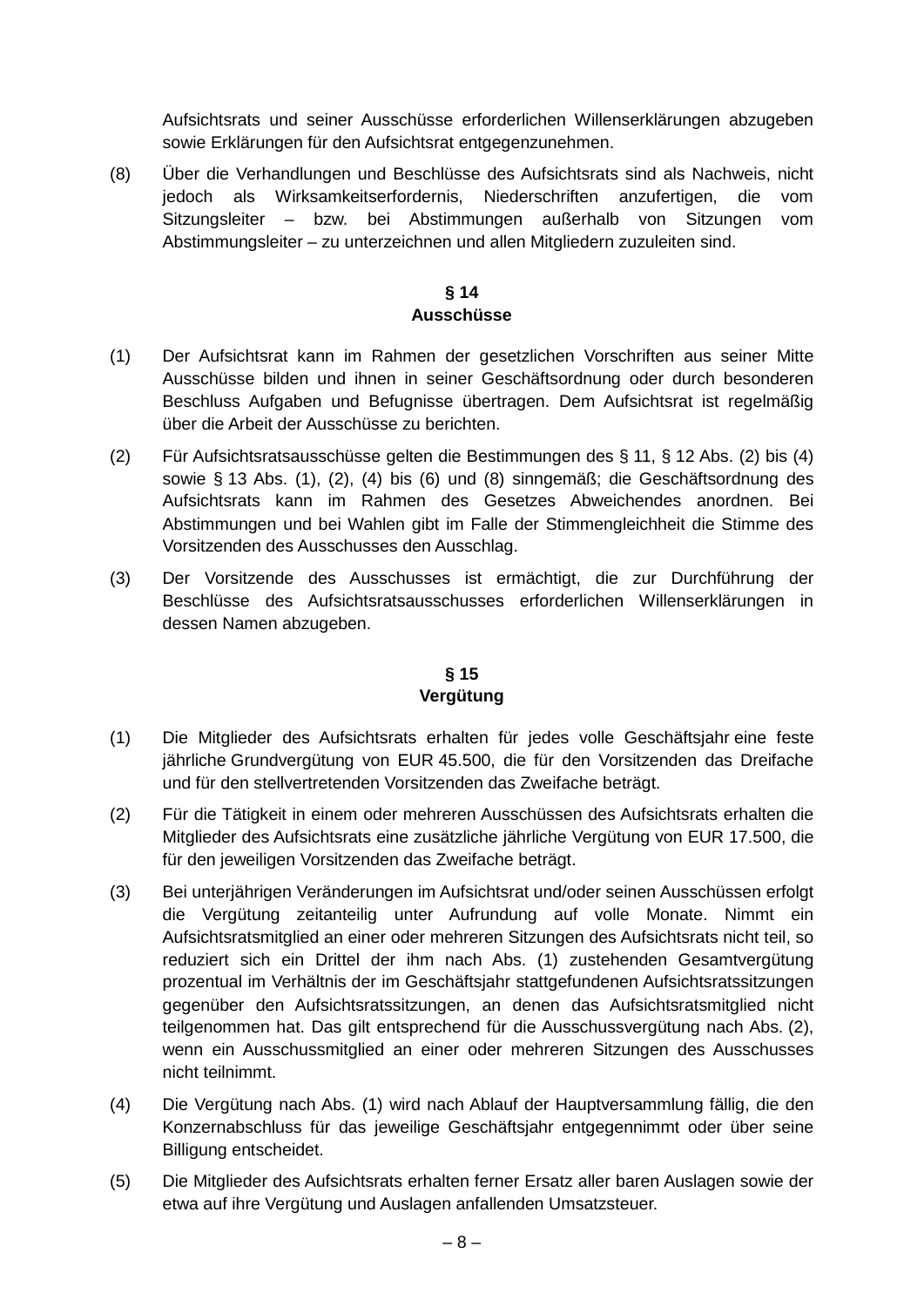- (6) Die Gesellschaft kann zugunsten der Mitglieder des Aufsichtsrats eine Vermögensschaden-Haftpflichtversicherung zu marktüblichen und angemessenen Konditionen abschließen, welche die gesetzliche Haftpflicht aus der Aufsichtsratstätigkeit abdeckt.
- (7) Über andere Vergütungsarten sowie Leistungen mit Vergütungscharakter für die Mitglieder des Aufsichtsrats entscheidet die Hauptversammlung durch Beschluss.

## **§ 16**

## **Änderungen der Satzungsfassung**

Der Aufsichtsrat ist befugt, Änderungen der Satzung zu beschließen, die nur die Fassung betreffen.

## **VI.**

## **Hauptversammlung**

## **§ 17**

## **Ort, Einberufung und Teilnahme an der Hauptversammlung; Bild- und Tonübertragung**

- (1) Die Hauptversammlung findet nach Wahl des einberufenden Organs am Sitz der Gesellschaft, an einem deutschen Börsenplatz, an dem die Aktien der Gesellschaft zum regulierten Markt zugelassen sind, oder in einer deutschen Stadt mit mehr als 250.000 Einwohnern statt.
- (2) Die Hauptversammlung wird vorbehaltlich der nach Gesetz oder Satzung vorgesehenen Einberufungsrechte des Aufsichtsrats und anderer befugter Personen durch den Vorstand einberufen. Die Einberufung der Hauptversammlung hat so rechtzeitig zu erfolgen, dass die gesetzliche Frist für die Einberufung gewahrt ist.
- (3) Zur Teilnahme an der Hauptversammlung und zur Ausübung des Stimmrechts sind nur diejenigen Aktionäre berechtigt, die am Tag der Hauptversammlung im Aktienregister der Gesellschaft eingetragen sind und deren Anmeldung der Gesellschaft unter der in der Einberufung hierfür mitgeteilten Adresse in Textform oder auf einem in der Einberufung bezeichneten elektronischen Weg mindestens sechs Tage vor der Versammlung in deutscher oder englischer Sprache zugeht. In der Einberufung kann eine kürzere, in Tagen zu bemessende Frist für die Anmeldung vorgesehen werden. Der Tag der Hauptversammlung und der Tag des Zugangs sind nicht mitzurechnen.
- (4) Wenn dies in der Einladung zur Hauptversammlung angekündigt ist, kann der Versammlungsleiter die Bild- und/oder Tonübertragung der Hauptversammlung in einer von ihm näher zu bestimmenden Weise zulassen.

## **§ 18 Stimmrecht**

(1) Jede Aktie gewährt in der Hauptversammlung eine Stimme.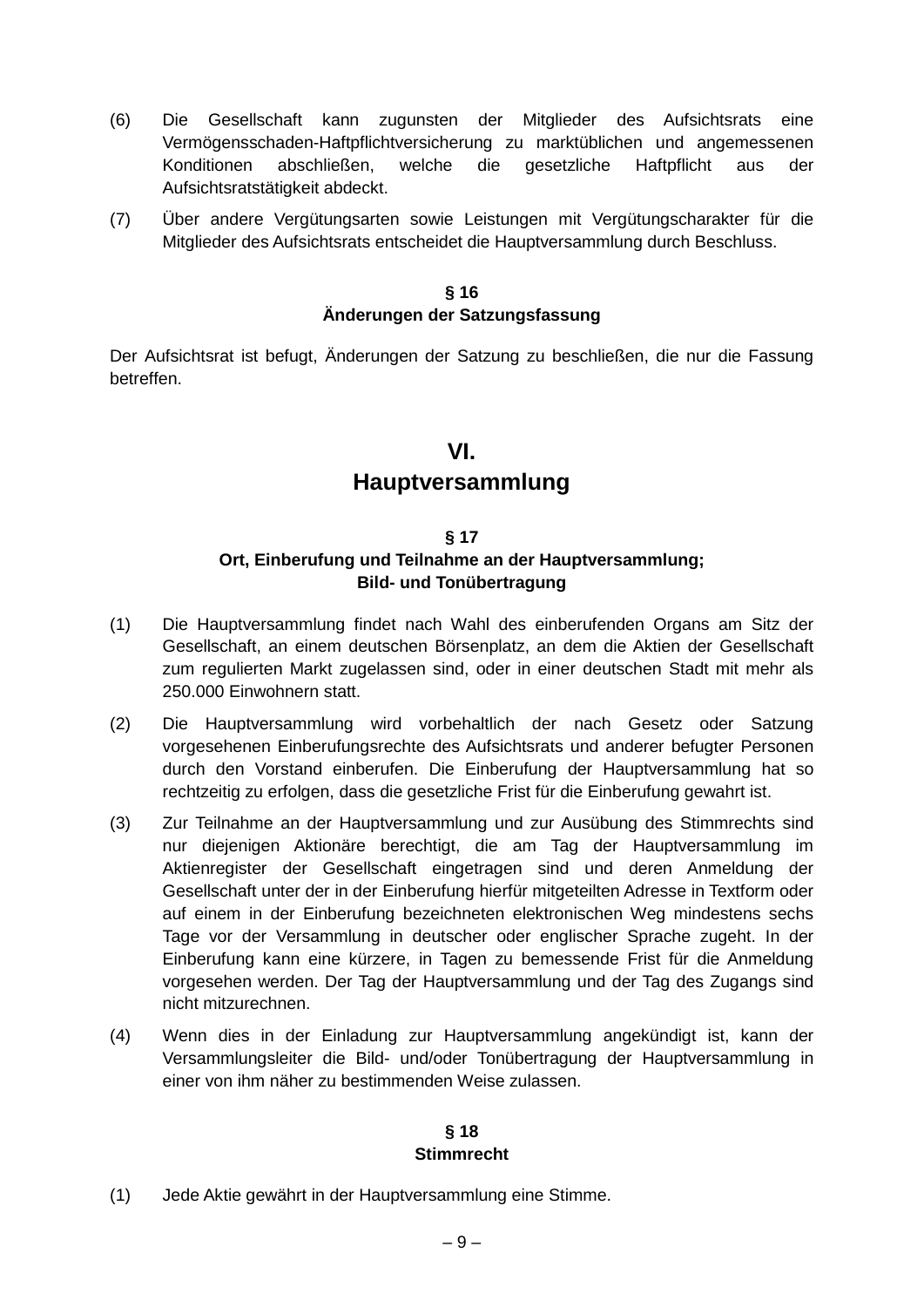(2) Das Stimmrecht kann durch einen Bevollmächtigten ausgeübt werden. Die Erteilung der Vollmacht, ihr Widerruf und der Nachweis der Bevollmächtigung gegenüber der Gesellschaft bedürfen der Textform, sofern in der Einberufung keine Erleichterungen bestimmt werden. Die Einzelheiten für die Erteilung der Vollmachten, ihren Widerruf und ihren Nachweis gegenüber der Gesellschaft werden mit der Einberufung der Hauptversammlung bekannt gemacht. § 135 AktG bleibt unberührt.

## **§ 19 Leitung der Hauptversammlung**

- (1) Die Leitung der Hauptversammlung erfolgt durch den Vorsitzenden des Aufsichtsrats oder einen anderen vom Aufsichtsrat bestimmten Versammlungsleiter. Für den Fall, dass keine dieser Personen den Vorsitz übernimmt, wird der Versammlungsleiter unter dem Vorsitz des Aktionärs mit dem höchsten in der Hauptversammlung erschienenen Anteilsbesitz oder seines Vertreters durch die Hauptversammlung gewählt.
- (2) Der Versammlungsleiter leitet die Verhandlungen und bestimmt die Reihenfolge, in der die Gegenstände der Tagesordnung verhandelt werden, sowie die Art, Form, Reihenfolge und weitere Einzelheiten der Abstimmungen.
- (3) Der Versammlungsleiter kann die Reihenfolge der Redebeiträge bestimmen und das Frage- und Rederecht der Aktionäre angemessen beschränken. Er kann insbesondere bereits zu Beginn oder während der Hauptversammlung den zeitlichen Rahmen für den ganzen Verlauf der Versammlung oder für die Aussprache zu einzelnen Tagesordnungspunkten sowie die Rede- und Fragezeit generell oder für den einzelnen Redner festsetzen; das schließt insbesondere auch die Möglichkeit ein, erforderlichenfalls die Wortmeldeliste vorzeitig zu schließen und den Schluss der Debatte anzuordnen.

## **§ 20**

## **Beschlussfassung**

- (1) Die Beschlüsse der Hauptversammlung werden, soweit nicht Regelungen der Satzung oder zwingende gesetzliche Vorschriften entgegenstehen, mit einfacher Mehrheit der abgegebenen gültigen Stimmen gefasst. Soweit nicht zwingende gesetzliche Vorschriften entgegenstehen, bedarf es für Satzungsänderungen einer Mehrheit von zwei Dritteln der abgegebenen Stimmen bzw., sofern mindestens die Hälfte des Grundkapitals vertreten ist, der einfachen Mehrheit der abgegebenen Stimmen. Sofern das Gesetz für Beschlüsse der Hauptversammlung außer der Stimmenmehrheit eine Kapitalmehrheit vorschreibt, genügt, soweit gesetzlich zulässig, die einfache Mehrheit des bei der Beschlussfassung vertretenen Grundkapitals.
- (2) Zu den abgegebenen Stimmen zählen nicht die Stimmen, die mit Aktien verbunden sind, deren Inhaber nicht an der Abstimmung teilgenommen oder sich der Stimme enthalten oder einen leeren oder ungültigen Stimmzettel abgegeben haben.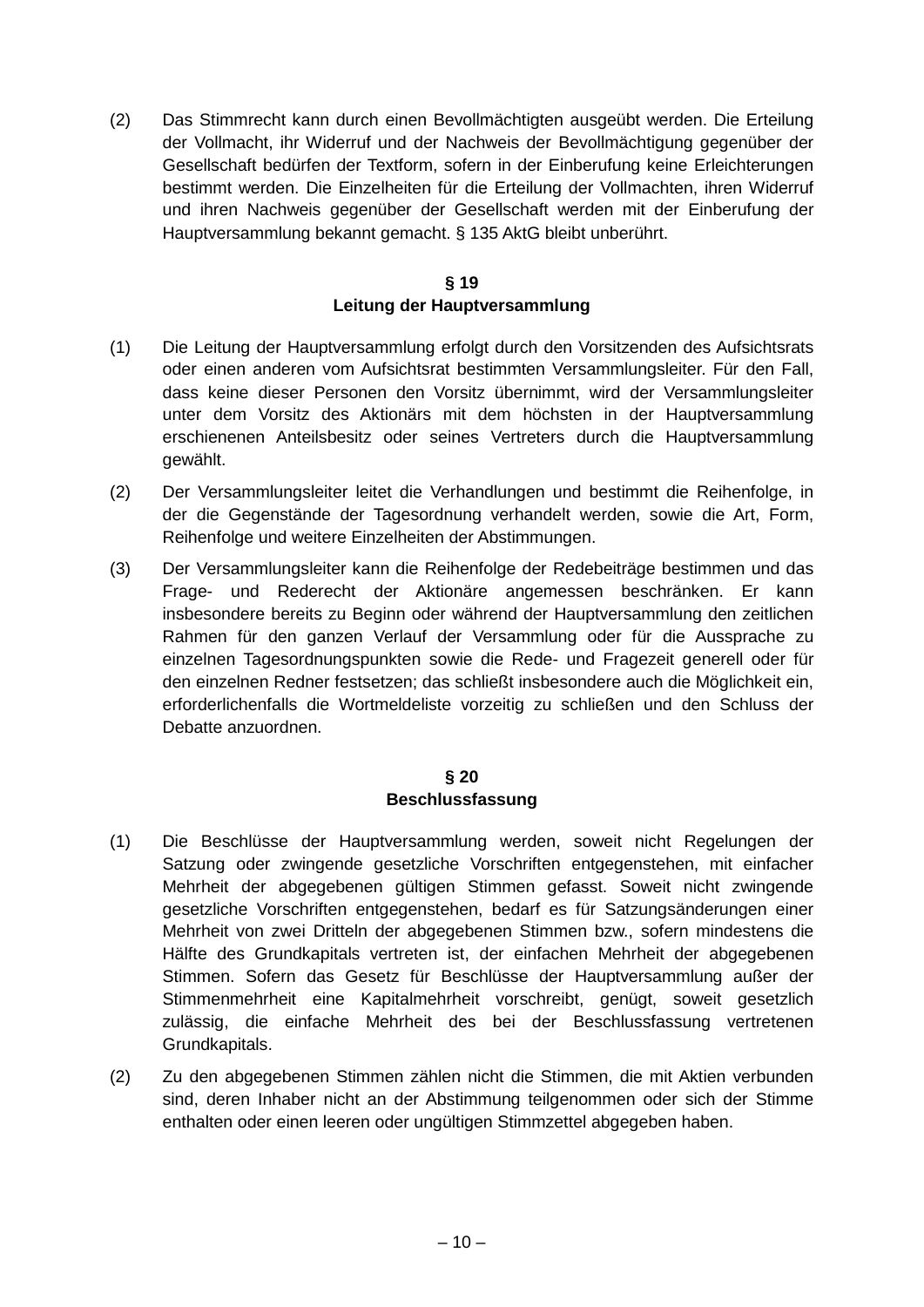## **VII.**

## **Jahresabschluss und Gewinnverwendung**

#### **§ 21**

## **Jahresabschluss und Ergebnisverwendung**

- (1) Der Vorstand hat innerhalb der gesetzlichen Fristen den Jahresabschluss, den Konzernabschluss und die jeweiligen Lageberichte für das abgelaufene Geschäftsjahr aufzustellen und dem Abschlussprüfer zur Prüfung vorzulegen. Nach Eingang des Prüfungsberichts sind der Jahresabschluss, der Konzernabschluss, die jeweiligen Lageberichte und der Prüfungsbericht dem Aufsichtsrat vorzulegen. Zugleich hat der Vorstand dem Aufsichtsrat den Vorschlag für die Verwendung des Bilanzgewinns vorzulegen.
- (2) Der Aufsichtsrat hat den Jahresabschluss, den Lagebericht und den Vorschlag für die Verwendung des Bilanzgewinns sowie den Konzernabschluss und den Konzernlagebericht zu prüfen und über das Ergebnis seiner Prüfung schriftlich an die Hauptversammlung zu berichten. Er hat seinen Bericht innerhalb der gesetzlichen Frist dem Vorstand zuzuleiten. Am Schluss des Berichts hat der Aufsichtsrat zu erklären, ob er den vom Vorstand aufgestellten Jahresabschluss und Konzernabschluss billigt. Billigt der Aufsichtsrat nach Prüfung den Jahresabschluss, so ist dieser festgestellt.
- (3) Stellen Vorstand und Aufsichtsrat den Jahresabschluss fest, so können sie den Jahresüberschuss, der nach Abzug der in die gesetzliche Rücklage einzustellenden Beträge und eines Verlustvortrags verbleibt, zum Teil oder ganz in andere Gewinnrücklagen einstellen. Die Einstellung eines größeren Teils als der Hälfte des Jahresüberschusses ist nicht zulässig, soweit die anderen Gewinnrücklagen die Hälfte des Grundkapitals übersteigen oder nach der Einstellung die Hälfte des Grundkapitals übersteigen würden.
- (4) Stellt die Hauptversammlung den Jahresabschluss fest, so ist ein Viertel des Jahresüberschusses, der nach Abzug der in die gesetzliche Rücklage einzustellenden Beträge und eines Verlustvortrags verbleibt, in andere Gewinnrücklagen einzustellen.
- (5) Die Hauptversammlung beschließt über die Verwendung des sich aus dem festgestellten Jahresabschluss ergebenden Bilanzgewinns. Die Hauptversammlung kann anstelle oder neben einer Bar- auch eine Sachausschüttung beschließen. Nach Ablauf eines Geschäftsjahrs kann der Vorstand mit Zustimmung des Aufsichtsrats im Rahmen des § 59 AktG einen Abschlag auf den voraussichtlichen Bilanzgewinn an die Aktionäre auszahlen.

## **§ 22 Gründungsaufwand**

(1) Die ZEAL Network SE ist durch Formwechsel der Tipp24 AG in die Rechtsform der Europäischen Gesellschaft (SE) im Wege der Verschmelzung der Egela Beteiligungsverwaltungs AG, Wien, Österreich, auf die Tipp24 AG entstanden. Die Tipp24 AG trägt die Kosten in Bezug auf die Verschmelzung der Egela Beteiligungsverwaltungs AG auf die Tipp24 AG (Notar-, Gerichts-,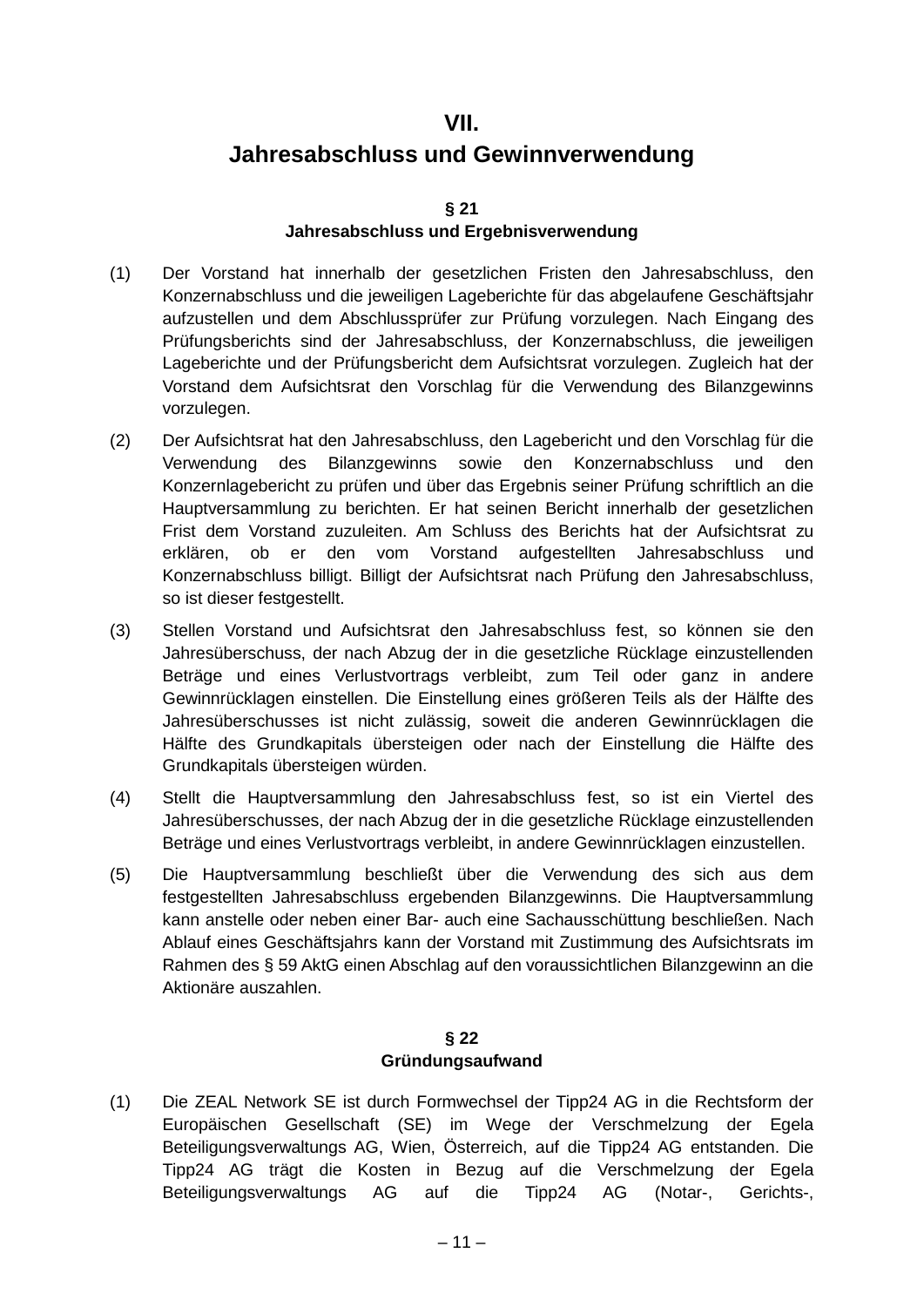Veröffentlichungskosten, Kosten der Rechts- und Steuerberatung, Kosten der Gesellschafterversammlung) bis zu einem Höchstbetrag von EUR 150.000.

(2) Die Tipp24 AG ist im Wege der formwechselnden Umwandlung aus einer Gesellschaft mit beschränkter Haftung entstanden. Diese Gesellschaft mit beschränkter Haftung hat die mit der Gründung verbundenen Kosten und Abgaben bis zu einem Betrag von höchstens EUR 1.500 getragen. Die Tipp24 AG hat die Kosten des Formwechsels (Notar-, Gerichts-, Veröffentlichungskosten, Kosten der Rechts- und Steuerberatung einschließlich Kosten der Gründungsprüfung, Kosten der Gesellschafterversammlung) bis zu einem Höchstbetrag von EUR 15.000 getragen.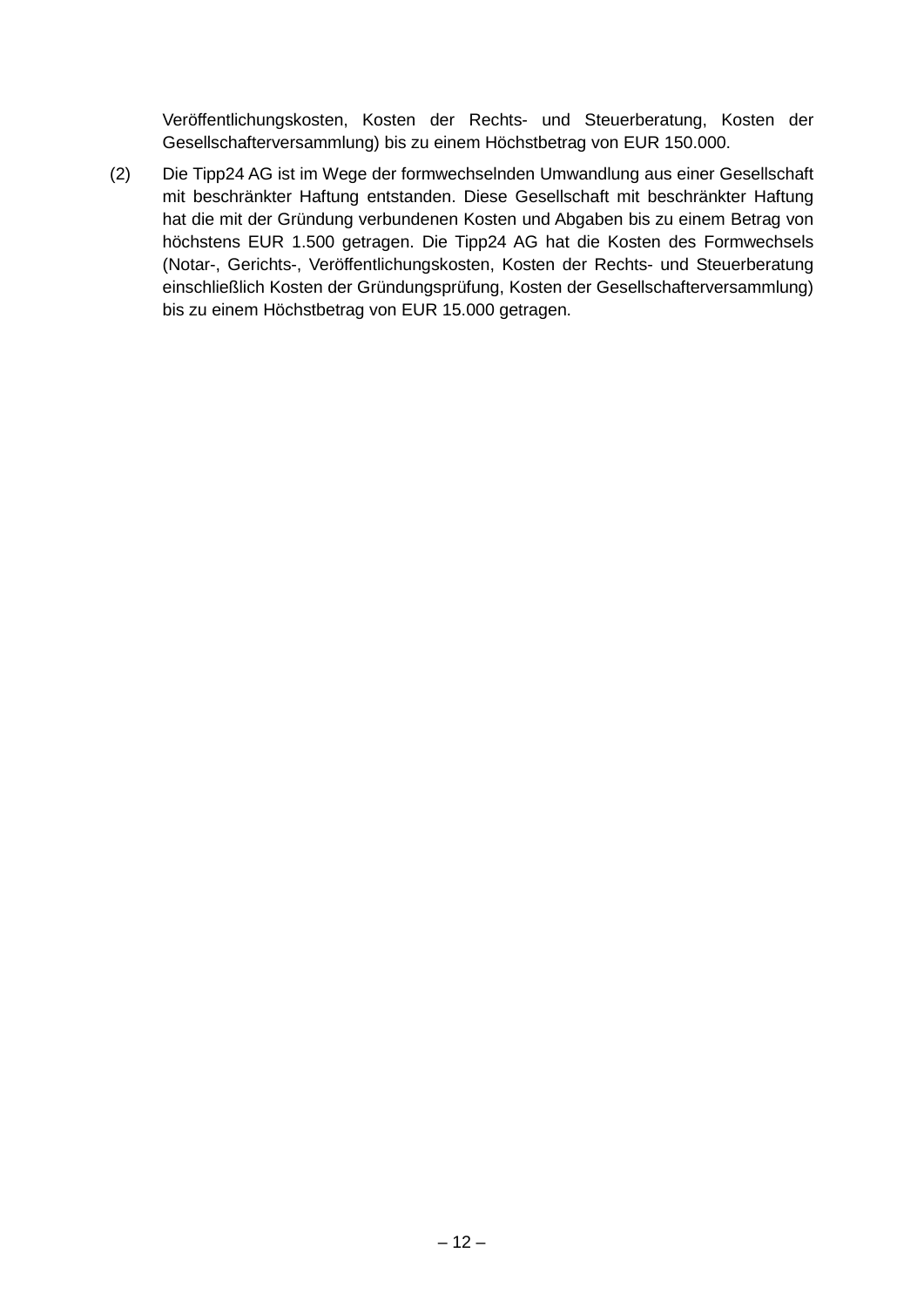## **APPENDIX 2**

## **CERTIFIED TRANSLATION OF THE PROPOSED ARTICLES OF ASSOCIATION (***SATZUNG)* **OF THE COMPANY**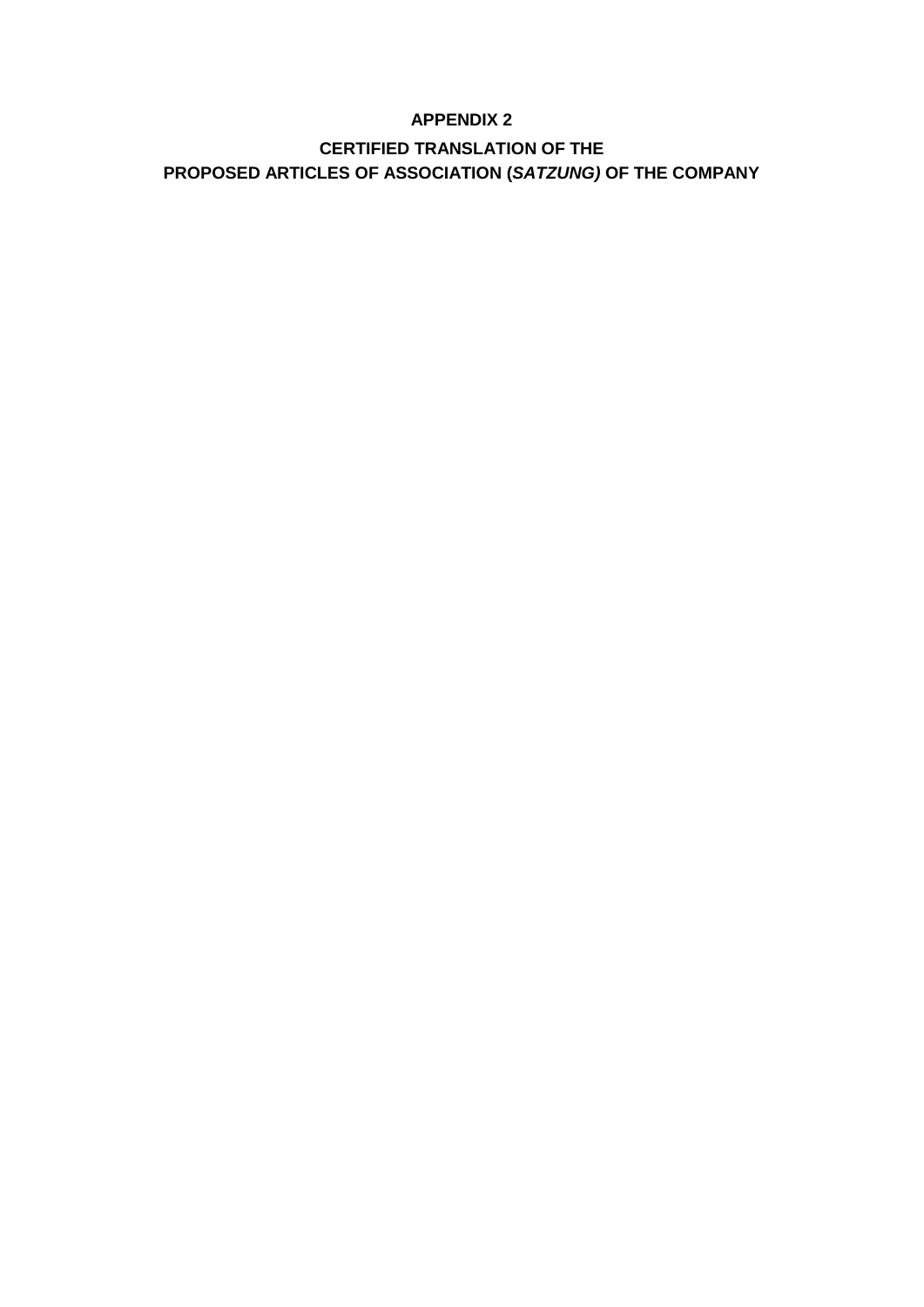#### **COMPANY NUMBER SE00078**

#### **ZEAL NETWORK SE**

#### (the "**Company**")

## **CERTIFIED TRANSLATION**

I, Dr Helmut Becker, being a director of the Company, hereby certify that the document attached as Appendix 2 to the Transfer Proposal is a true, faithful and correct translation in the English language of the document in the German language attached as Appendix 1 to the Transfer Proposal.

Signed by:

Dr Helmut Becker

(Director, member of the management organ)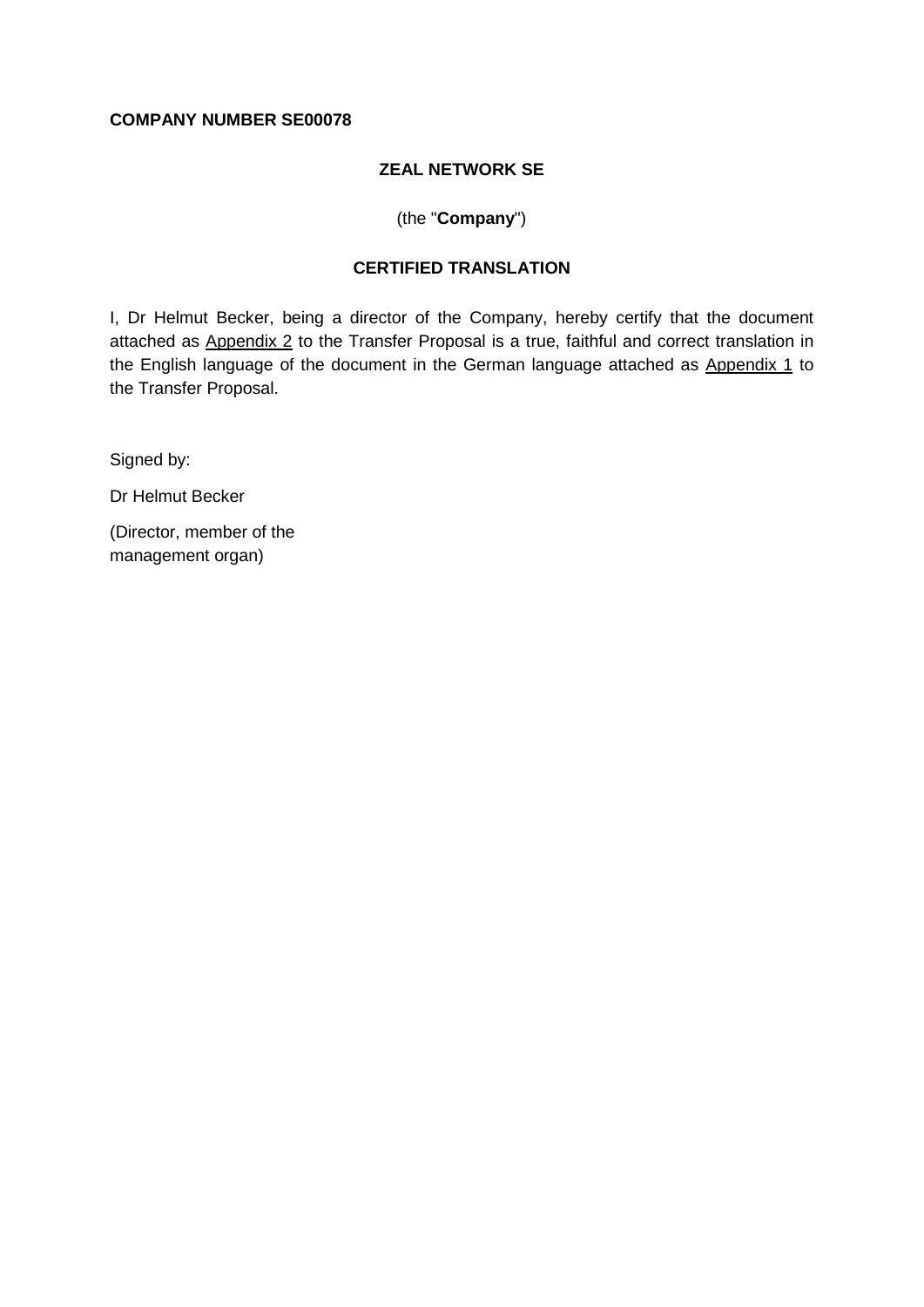## **Articles of Association**

## **of**

## **ZEAL Network SE**

## **I.**

## **General provisions**

## **§ 1**

## **Company Name, Registered Office and Fiscal year**

- (1) The name of the Company is ZEAL Network SE.
- (2) The registered office of the Company is in Hamburg.
- (3) The fiscal year is the calendar year.

#### **§ 2 Object of the Company**

- (1) The object of the Company is the activity of a managing holding company, i.e. the consolidation of companies under uniform management, the rendering of advice as well as the assumption of other services and business management tasks for companies which are active in particular in the development, provision and sale of products and services in the field of electronic media, especially the internet-based brokerage of the participation in lotteries.
- (2) The Company may also engage itself in the areas of activity specified in paragraph [\(1\)](#page-4-0) particular by carrying out individual transactions.
- (3) The Company shall be entitled to take all measures and perform all transactions which appear necessary or useful for the attainment and achievement of the object pursuant to paragraph [\(1\).](#page-4-0) In particular, it may establish branches in Germany and abroad, establish, acquire or participate in companies, sell equity interests in companies or enter into intercompany agreements.

#### **§ 3 Announcements**

- (1) The Company's announcements shall be published in the Federal Gazette *(Bundesanzeiger)*.
- (2) The Company may also transmit information to the holders of listed securities by means of remote data transmission to the extent permitted by law.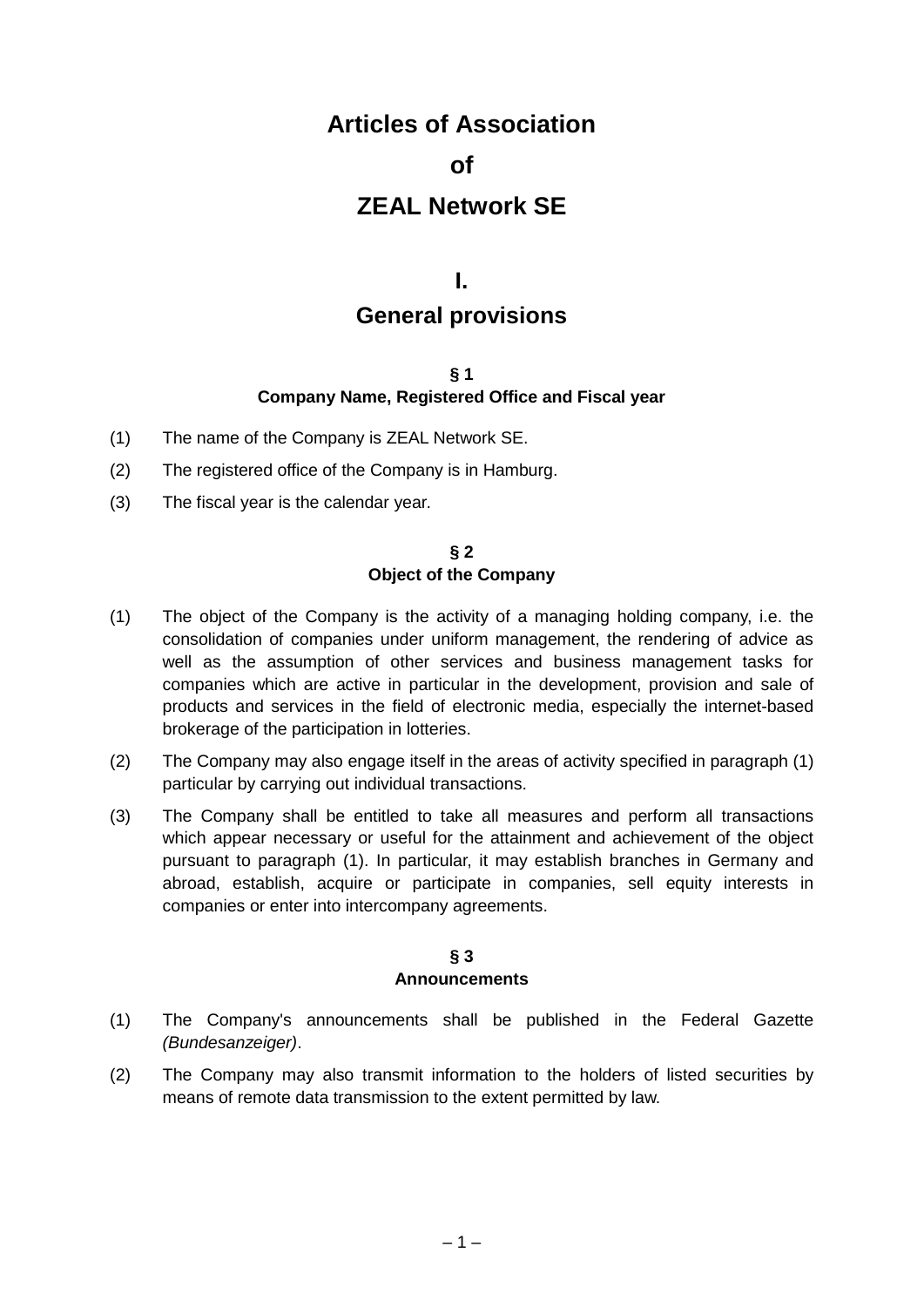## **II.**

## **Share Capital and Shares**

#### **§ 4**

#### **Amount and Division of Share Capital**

- (1) The Company's share capital amounts to EUR 22,396,070. The share capital is divided into 22,396,070 no-par value shares. The original share capital of EUR 7,985,088 was provided by way of transformation of Tipp24 AG into the legal form of a European Company (SE) through the merger of Egela Beteiligungsverwaltungs AG, Vienna, Austria, into Tipp24 AG.
- (2) The Management Board is authorised, subject to the approval by the Supervisory Board, to increase the share capital on one or more occasions until 21 June 2021 by up to a total of EUR 1,197,017 (Authorised Capital 2019) by issuing new no-par value shares against cash or non-cash contributions, in whole or in part. In principle, shareholders are to be granted subscription rights. The new shares may also be subscribed by one or more banks or by companies operating in accordance with § 53 (1) sentence 1 or  $\S$  53b (1) sentence 1 or (7) of the German Banking Act, as determined by the Management Board, with the obligation to offer them to the shareholders (indirect subscription right). However, the Management Board is authorised, subject to the approval by the Supervisory Board, to exclude shareholders' subscription rights in the following cases:
	- (a) to exclude fractional amounts from the subscription right;
	- (b) to increase the share capital against contributions in kind, provided that the shares issued against contributions in kind under exclusion of shareholders' subscription rights on the basis of this authorisation during the term of the Authorised Capital 2019 do not exceed 10% of the Company's share capital at the time this Authorisation becomes effective or  $-$  if that value is lower  $-$  at the time this Authorisation is exercised;
	- (c) in order to grant subscription rights to holders of options, convertible bonds or convertible profit participation rights as issued by the Company;
	- (d) in the case of capital increases against cash contributions, if the issue price of the new shares is not significantly lower than the market price for shares of the Company of the same class at the time the issue price is determined. The shares issued under exclusion of subscription rights pursuant to Sections 203 (1), 186 (3) sentence 4 of the German Stock Corporation Act (AktG) on the basis of this authorisation may not exceed a total of 10% of the Company's share capital at the time this authorisation becomes effective or  $-$  if that value is lower – at the time this authorisation is exercised. The limit of 10% of the share capital shall be reduced by the proportionate amount of the share capital attributable to such treasury shares of the Company that are sold during the term of the Authorised Capital 2019 under exclusion of shareholder subscription rights pursuant to Sections 71 (1) no. 8 sentence 5, 186 (3) sentence 4 of the German Stock Corporation Act (AktG). The limit shall also be reduced by the proportionate amount of the share capital attributable to such shares issued to satisfy warrant bonds or convertible bonds with option or conversion rights or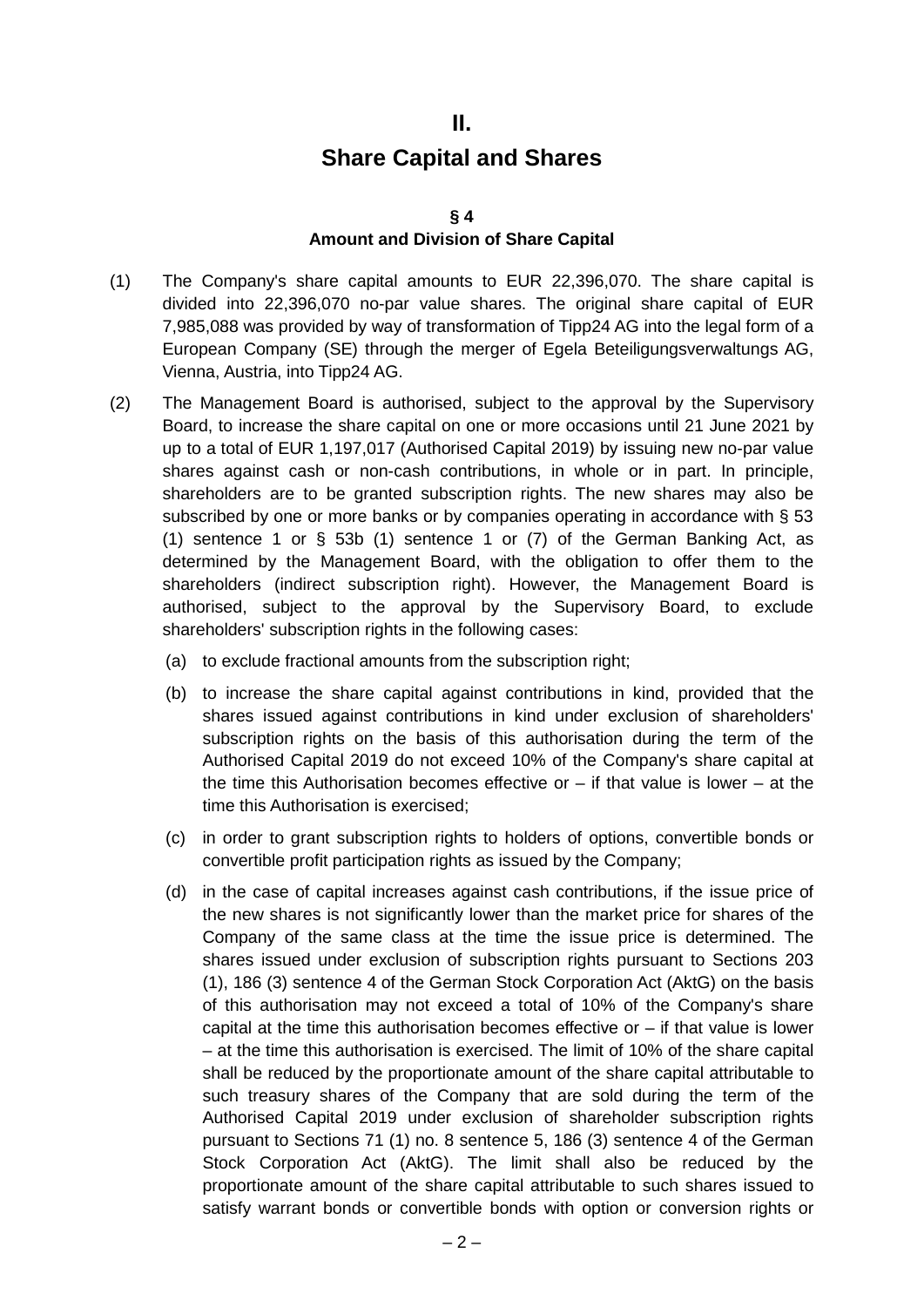option or conversion obligations if the bonds are issued during the term of Authorised Capital 2019 under exclusion of subscription rights in analogous application of Section 186 (3) sentence 4 of the German Stock Corporation Act (AktG). Furthermore, the number of new shares issued under exclusion of shareholders' subscription rights on the basis of this authorisation in accordance with Sections 203 (1) and 186 (3) Sentence 4 of the German Stock Corporation Act (AktG) may not exceed 838,508 shares.

The Management Board is authorised, subject to the approval by the Supervisory Board, to determine the further details of the implementation of the capital increase, in particular the content of the share rights and the conditions of the share issue. The Supervisory Board is authorised to amend the wording of the Articles of Association in accordance with the scope of the capital increase from authorised capital or after the expiration of the authorisation period.

- (3) The shares are issued as registered shares. The shareholders are entered in the share register.
- (4) If, in the case of a capital increase, the resolution on the increase does not determine whether the new shares shall be bearer shares or registered shares, they shall be registered shares.
- (5) The form of share certificates, dividend coupons and renewal coupons as well as bonds and interest coupons and renewal coupons shall be determined by the Management Board subject to the approval by the Supervisory Board. A claim to individual or multiple certification of the shares is excluded insofar as this is legally permissible and a certification is not required according to the rules of a stock exchange on which the shares are admitted to trading. The Company is entitled to issue share certificates relating to one or more shares against reimbursement of costs.
- (6) In the event of a capital increase, the profit participation of new shares may be determined in deviation from Section 60 (2) sentence 3 of the German Stock Corporation Act (AktG).

## **III.**

## **Organs**

# **§ 5**

#### **Organs**

The Company is an SE with a two-tier system within the meaning of Art. 38 lit. b) first alternative SE Regulation. It has a Management Board (management organ), a Supervisory Board (supervisory organ) and a general meeting of shareholders.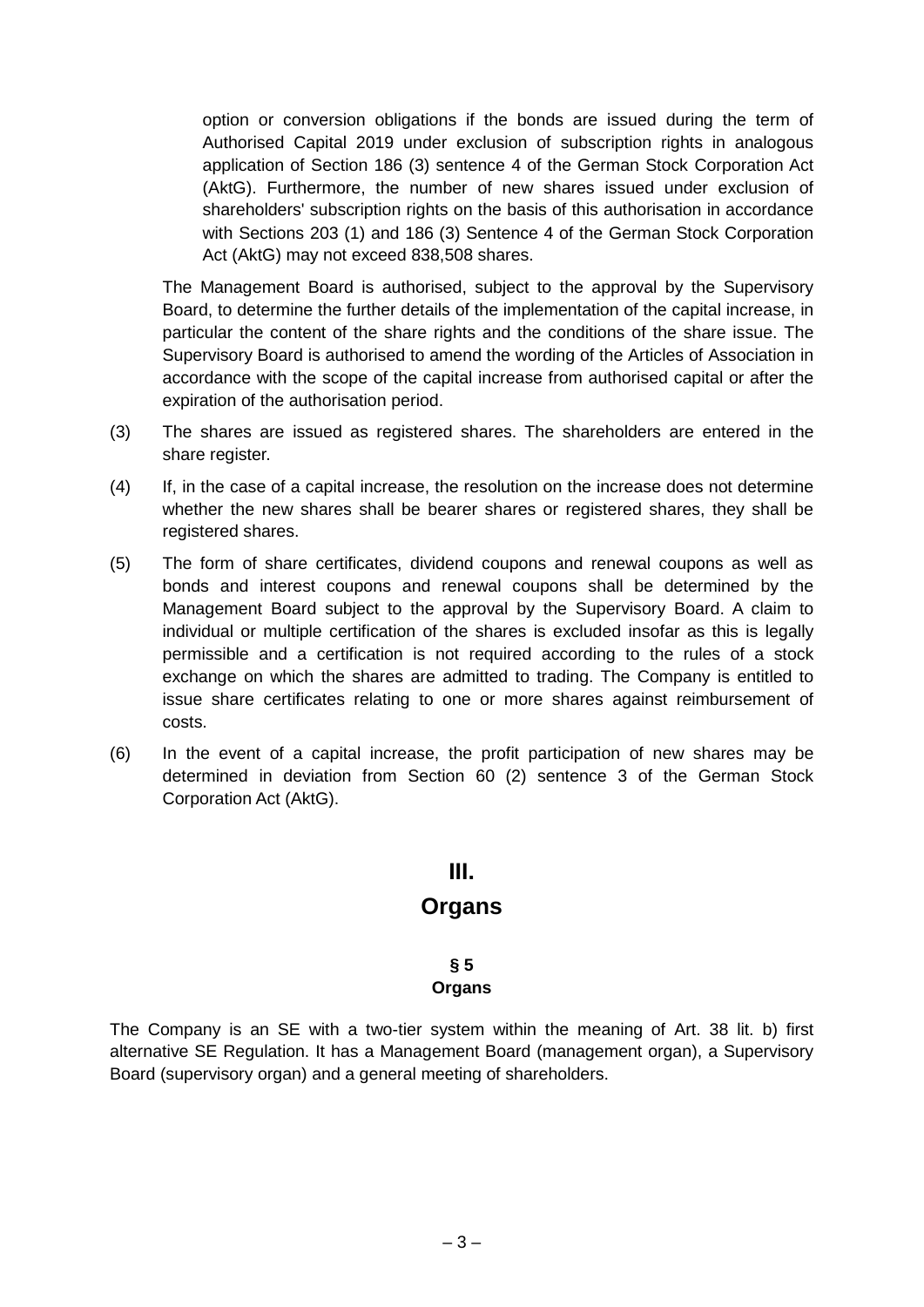## **Management Board**

#### **§ 6**

#### **Composition and Rules of Procedure**

- (1) The Management Board consists of one or more persons. The Supervisory Board determines the number of members of the Management Board.
- (2) The members of the Management Board are appointed by the Supervisory Board for a maximum period of five years. Re-appointments, each for a maximum of five years, are permitted.
- (3) The Supervisory Board may appoint a Chairman of the Management Board and a Deputy Chairman of the Management Board. Deputy members of the Management Board may be appointed.
- (4) The Supervisory Board may issue rules of procedure for the Management Board. The Management Board's schedule of responsibilities is subject to its approval.

#### **§ 7 Representation of the Company**

- (1) If only one member of the Management Board is appointed, he/she shall represent the Company alone. If several members of the Management Board are appointed, the Company shall be represented by two members of the Management Board or by one member of the Management Board together with an authorised signatory. Deputy members of the Management Board shall have the same power of representation as ordinary members of the Management Board.
- (2) The Supervisory Board may determine that members of the Management Board are authorised to represent the Company alone. If the Management Board consists of only one person, that person always represents the Company alone.
- (3) The Supervisory Board may exempt all or individual members of the Management Board and authorised signatories entitled to legal representation together with a Management Board member from the prohibition of representing more than one party pursuant to Section 181 second alternative BGB; Section 112 of the German Stock Corporation Act (AktG) remains unaffected.

## **§ 8 Management**

- (1) The Management Board may carry out the following transactions only subject to the approval by the Supervisory Board:
	- (a) Determining the budget for the following fiscal year;
	- (b) Establishing or winding up companies or undertakings as well as acquiring or selling interests in other undertakings (with the exception of acquisitions of interests as a result of which the Company will not directly or indirectly hold more than 5% of the capital of another undertaking, disposals of interests if the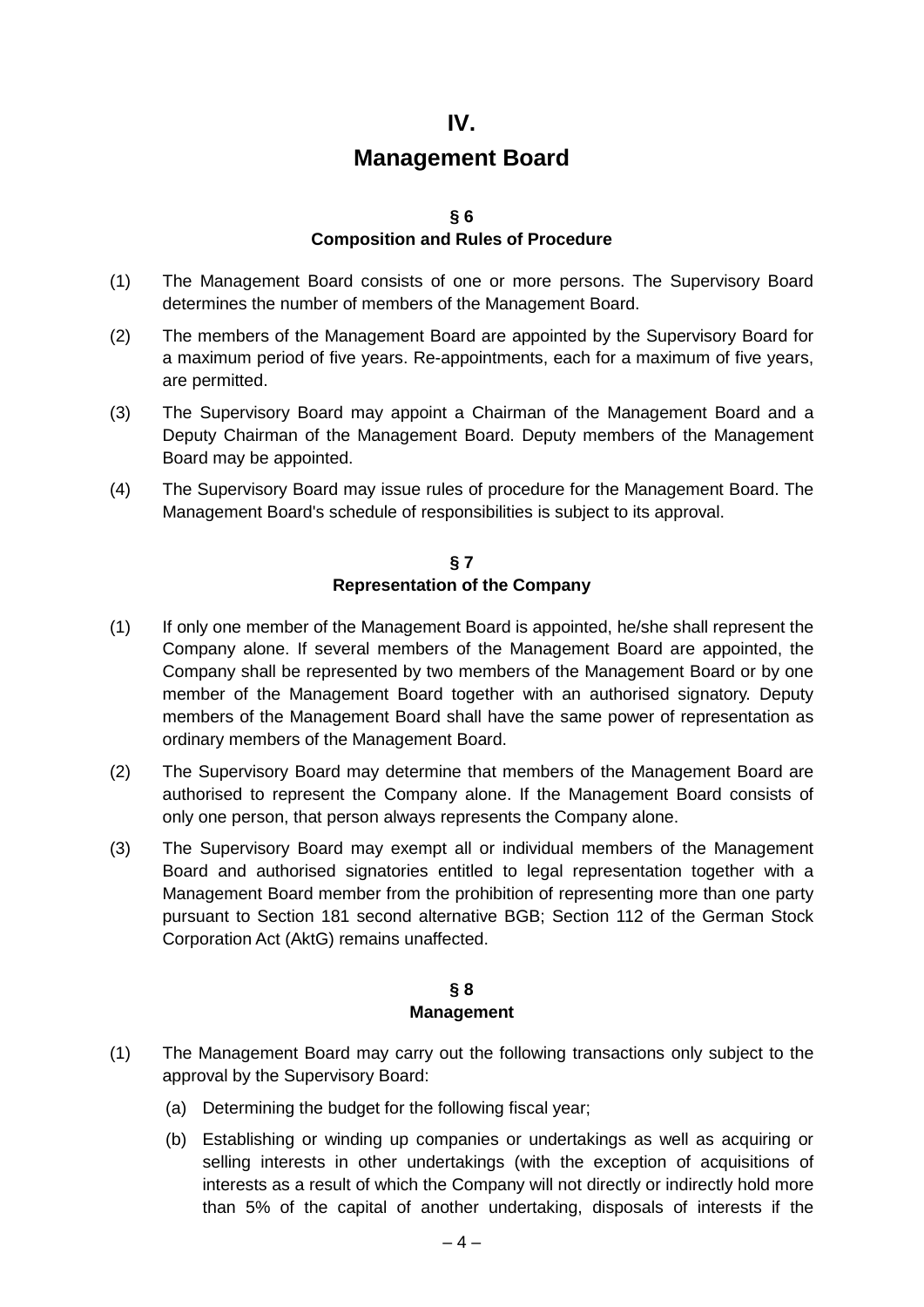Company holds neither directly nor indirectly 5% or more of the capital of the other respective undertaking prior to the disposal, any acquisitions or disposals of interests for a consideration of up to EUR 1 million and any acquisitions or disposals of interests relating to dormant companies or undertakings);

- (c) Granting security, sureties or guarantees as well the acceptance of bills of exchange outside the ordinary course of business;
- (d) Internal organisational changes of significant importance.
- (2) The Supervisory Board may at any time make further transactions subject to its approval. It may give revocable consent in advance to a certain group of transactions in general or in the event that the individual transaction satisfies certain conditions.

## **V.**

## **Supervisory Board**

#### **§ 9 Composition, Term of Office, Resignation from Office**

- (1) The Supervisory Board shall consist of six members.
- (2) The members of the Supervisory Board are appointed for the period until the end of the Annual General Meeting which resolves on the formal discharge of the members of the Supervisory Board for the fourth fiscal year after the commencement of the term of office, but for a maximum of six years. The fiscal year in which the term of office begins shall not be counted. The Annual General Meeting may determine a shorter term of office. Single or multiple re-appointments are permitted. The appointment of a successor to a member who retired before the end of his term of office shall be for the remainder of the term of office of the retired member, unless the General Meeting determines a different term of office of the successor.
- (3) When a member of the Supervisory Board is appointed, a substitute member can be appointed at the same time, who becomes a member of the Supervisory Board if the Supervisory Board member retires before the end of his term of office without a successor being appointed. The term of office of a substitute member who has joined the Supervisory Board shall expire as soon as a successor has been appointed for the retired Supervisory Board member, at the latest upon expiry of the term of office of the retired Supervisory Board member.
- (4) The members and the substitute members of the Supervisory Board may resign from office by giving four weeks' notice in writing to the Management Board and notifying the Chairman of the Supervisory Board. The Chairman of the Supervisory Board – or in the case of a resignation of the Chairman, the Deputy Chairman of the Supervisory Board – may shorten or waive the notice period. The right to resign from office for cause with immediate effect remains unaffected.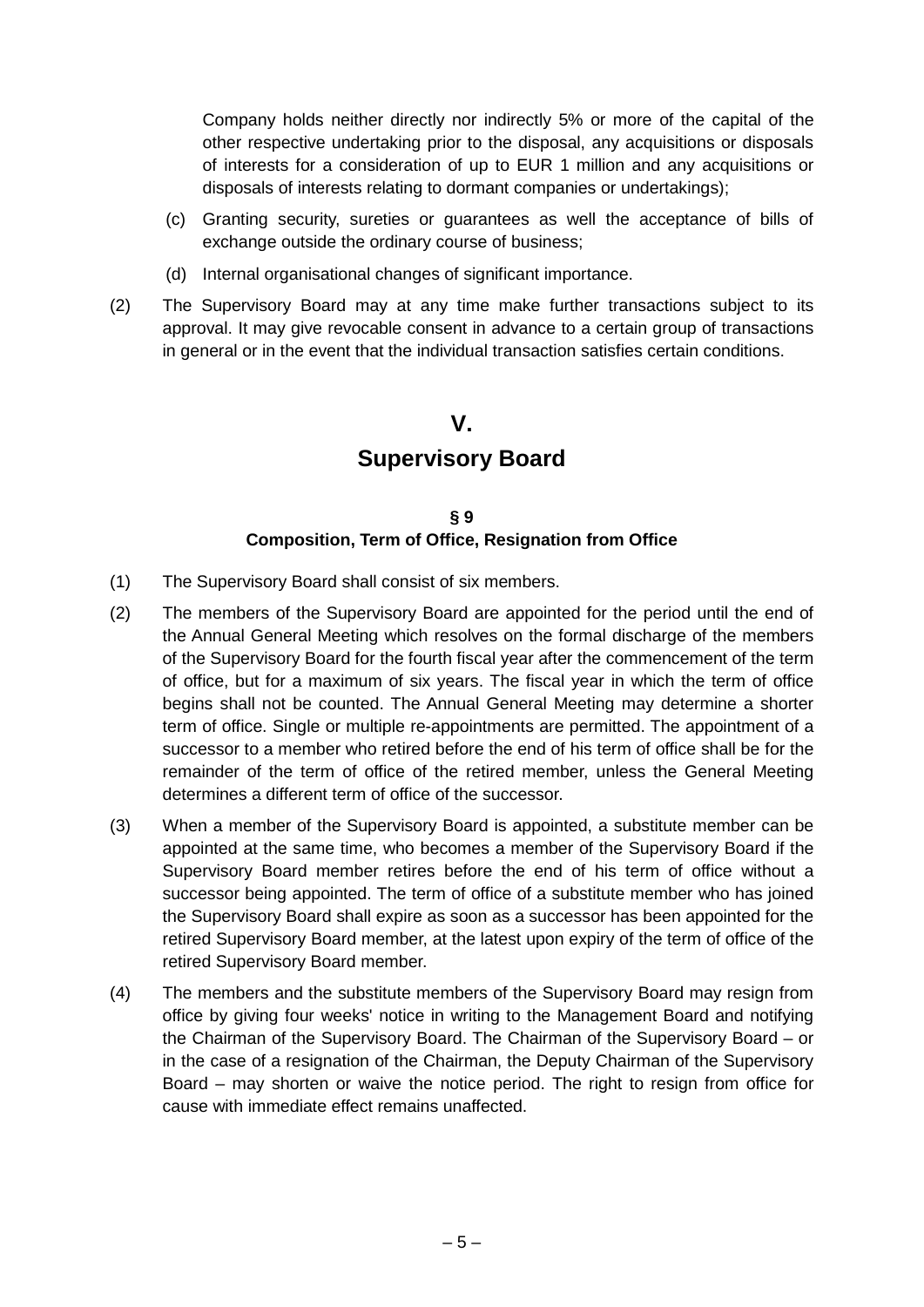#### **§ 10 Chairman and Deputy Chairman**

- (1) The Supervisory Board shall elect a Chairman and at least one Deputy Chairman from among its members for the term of office specified in [§](#page-8-0) 9 [\(2\)](#page-8-1) of these Articles of Association. The election shall take place under the chairmanship of the oldest member of the Supervisory Board present in terms of age following the Annual General Meeting at which the Supervisory Board members were appointed, in a meeting not requiring specific convening. The same shall apply *mutatis mutandis* in the event of an appointment by court order. If the Chairman or his Deputy retire from their office before the end of their term of office, the Supervisory Board shall hold a new election for the remaining term of office of the retired member.
- (2) The Deputy Chairman of the Supervisory Board shall only have the statutory rights and duties of the Chairman in accordance with the Articles of Association if the latter is unavailable.

#### **§ 11 Rules of Procedure**

The Supervisory Board shall determine its rules of procedure in accordance with the law and the Articles of Association.

## **§ 12 Meetings**

- <span id="page-23-0"></span>(1) As a rule, the Supervisory Board shall hold one meeting per calendar quarter; it must hold two meetings per calendar half-year.
- (2) The meetings of the Supervisory Board shall be convened in text form by the Chairman of the Supervisory Board with a notice period of fourteen days, specifying the form of the meeting. The day on which the invitation is sent and the day of the meeting are not included in the calculation of the notice period. In urgent cases, the meeting may also be convened orally or by telephone and the notice period reasonably shortened.
- (3) The convening notice for the meeting shall include the place, date and time of the meeting as well as the agenda items.
- (4) The meeting shall be chaired by the Chairman of the Supervisory Board or, in his absence, by his deputy or, alternatively, by the oldest or by another member of the Supervisory Board unanimously appointed for this purpose. The chairperson shall determine the order in which the agenda items are dealt with and the manner and order of the resolutions.

## **§ 13 Resolutions**

<span id="page-23-1"></span>(1) As a rule, resolutions of the Supervisory Board are passed at meetings. If an agenda item has not been duly announced, resolutions may only be passed on it if no member of the Supervisory Board present at the meeting objects. In the absence of an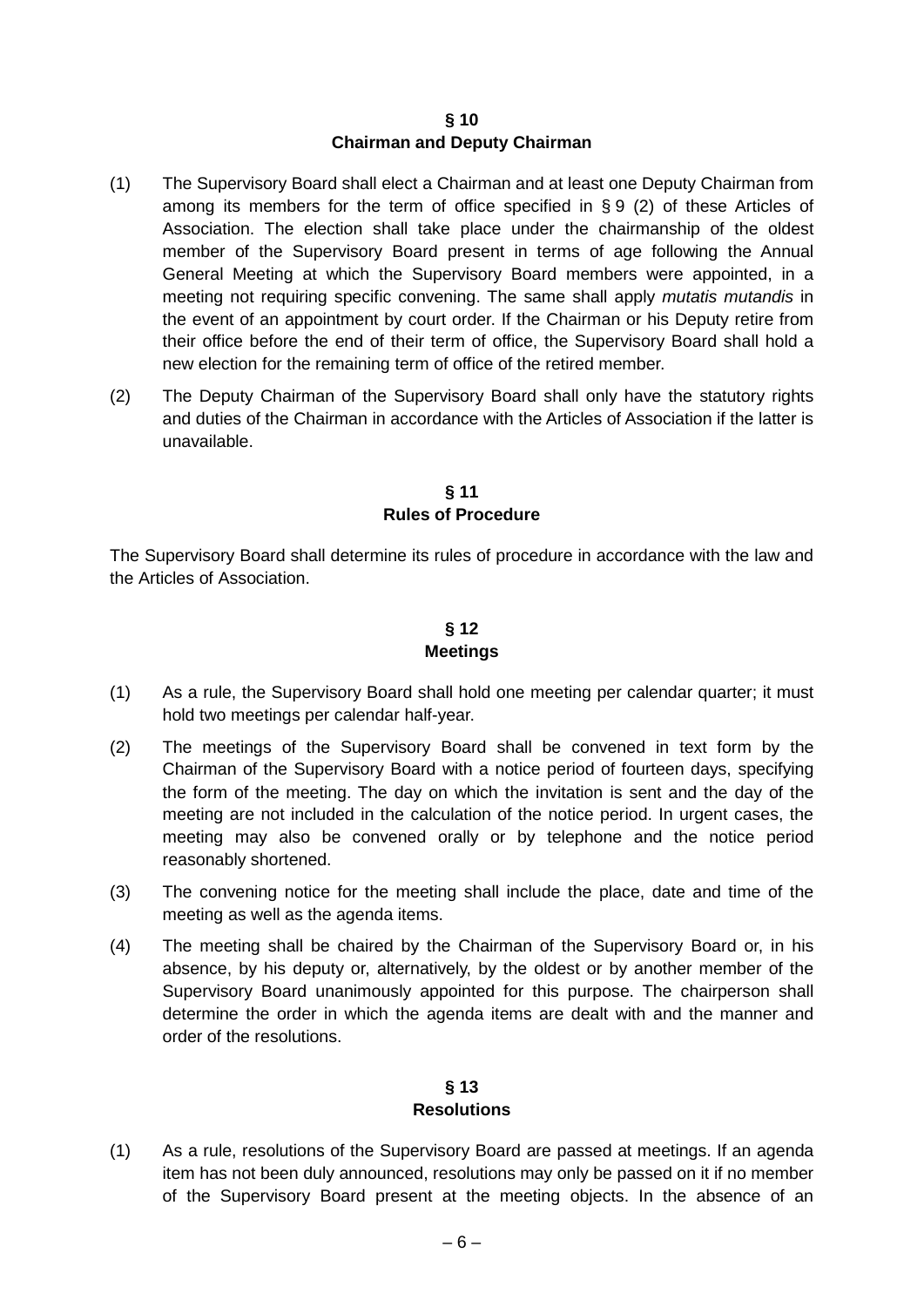objection by a Supervisory Board member present, absent Supervisory Board members shall in this case be given the opportunity to cast their vote within a reasonable period to be determined by the chairman of the meeting in text form or by means of customary telecommunications or to object to the resolution in the same form. The resolution shall only become effective if the absent members of the Supervisory Board have agreed to the resolution before expiry of the set period or have not objected within this period.

- (2) Outside of meetings, resolutions may be passed by casting votes in text form or through customary means of telecommunication if the Chairman of the Supervisory Board so determines in individual cases. The members of the Supervisory Board have no right of objection. Such resolutions shall be recorded in writing by the supervisor of the vote, who shall be determined in accordance with  $\S$  [12](#page-23-0) [\(4\),](#page-9-1) and forwarded to all members.
- (3) The Supervisory Board constitutes a quorum if at least half of its statutory number of members, but in no case less than three members, participate in the resolution. A member shall also participate in a resolution in this sense if it abstains from voting or votes in accordance with paragraph [\(2\)](#page-10-0) or [\(4\)](#page-10-1)
- (4) Absent members of the Supervisory Board may participate in resolutions of the Supervisory Board by having other members of the Supervisory Board submit their written votes. In addition, absent Supervisory Board members may cast their vote before the meeting, during the meeting or subsequently within a reasonable period to be determined by the chairperson, in writing or by customary means of telecommunication, provided that no member present at the meeting objects; however, an objection may not be raised if the absent member(s) and the present Supervisory Board member(s) are in contact with each other by way of mutual and simultaneous sight and hearing and are able to discuss the subject of the resolution. Decisions taken in the form of mixed resolutions shall be recorded in writing by the chairperson and forwarded to all members.
- (5) Votes on agenda items may be repeated within a meeting. In the event of a decision derogating from the prior vote, the prior vote shall be deemed not to have taken place. Any further repetition of a vote at the same meeting is only permitted if all members of the Supervisory Board present at the previous vote(s) agree.
- (6) Resolutions of the Supervisory Board require a majority of the votes cast, unless the Articles of Association or the law require a different majority. Abstentions do not count as votes. If a vote results in a tie, the Chairman shall have two votes in the event of a new vote on the same item if that also results in a tie. This also applies to elections.
- (7) The Chairman and if the Chairman is unavailable the Deputy Chairman are authorised to make declarations required to implement the resolutions of the Supervisory Board and its committees on behalf of the Supervisory Board and to receive declarations on behalf of the Supervisory Board.
- (8) Minutes shall be prepared of the negotiations and resolutions of the Supervisory Board as evidence, but not as a requirement for their effectiveness, which shall be signed by the chairperson of the meeting or, in the case of votes taken outside of a meeting, by the supervisor of the vote, and forwarded to all members.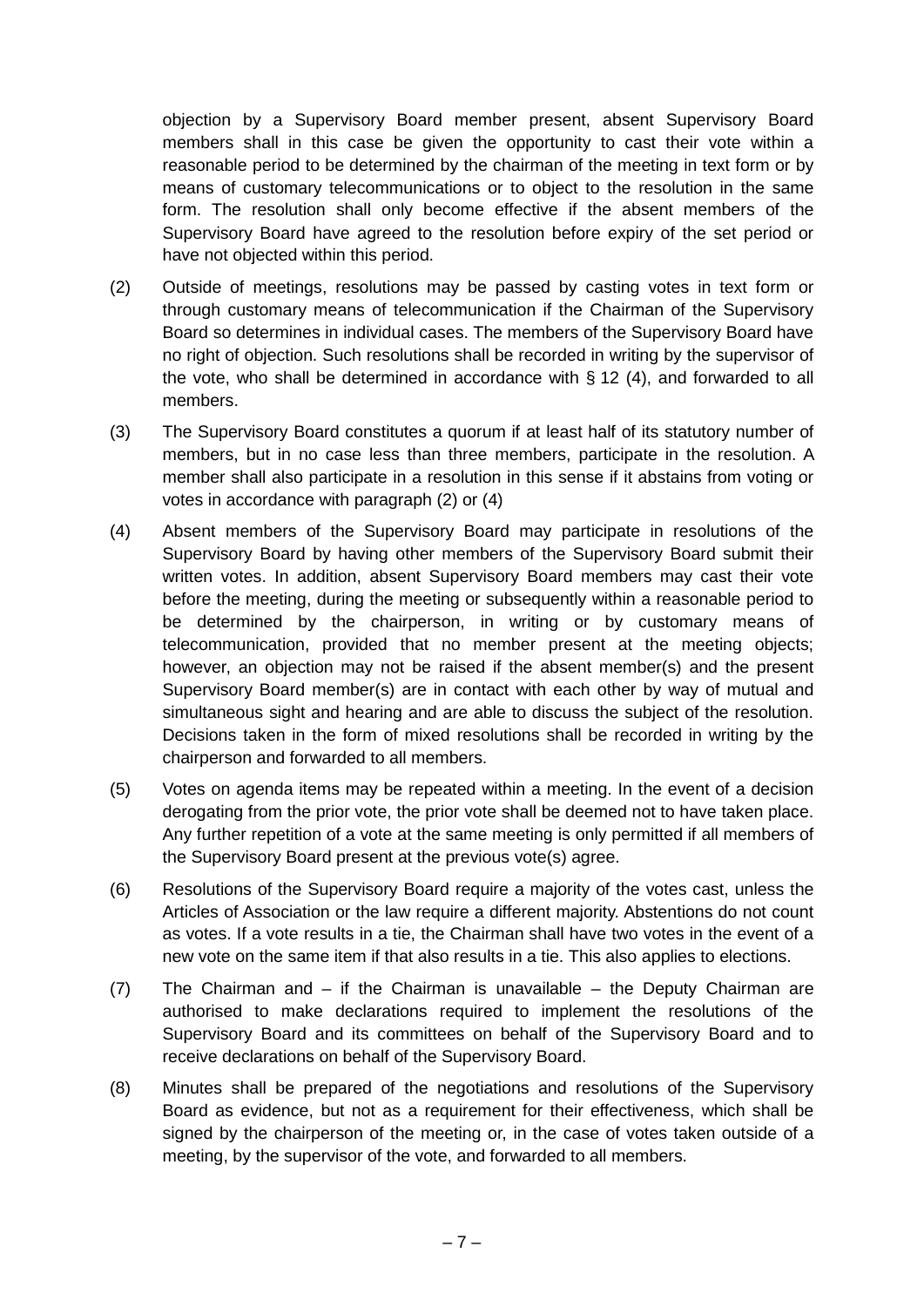## **§ 14 Committees**

- (1) To the extent permitted by law, the Supervisory Board may form committees from among its members and delegate tasks and powers to them in its rules of procedure or by special resolution. The Supervisory Board is to be informed regularly about the proceedings of the committees.
- [\(2\)](#page-9-3) The provisions set forth in  $\S 11$ ,  $\S 12$  $\S 12$  (2) to [\(4\)](#page-10-1) and  $\S 13$  $\S 13$  [\(1\),](#page-9-5) [\(2\),](#page-10-0) (4) to [\(6\)](#page-10-2) and [\(8\)](#page-11-0) shall apply *mutatis mutandis* to Supervisory Board committees; subject to the rules of procedure of the Supervisory Board stipulating otherwise to the extent permitted by law. In the event of a tie, the Chairman of the committee shall have a casting vote in votes and elections.
- (3) The Chairman of a committee shall be authorised to make the declarations required to implement the resolutions of the Supervisory Board committee on its behalf.

#### **§ 15 Remuneration**

- (1) For each full fiscal year, the members of the Supervisory Board shall receive a fixed annual remuneration of EUR 45,500, which shall be multiplied by three for the Chairman and by two for the Deputy Chairman.
- (2) For their service on one or more Supervisory Board committees, the members of the Supervisory Board shall receive an additional annual compensation of EUR 17,500, which shall be multiplied by two for the respective Chairman.
- (3) In the case of changes in the Supervisory Board and/or its committees during the year, compensation shall be paid *pro rata temporis*, rounded up to full months. If a member of the Supervisory Board does not attend one or more meetings of the Supervisory Board, one third of the total remuneration to which he is entitled in accordance with paragraph [\(1\)](#page-11-1) shall be reduced pro-rata according to the number of meetings missed out of the total number of meetings during the relative fiscal year. This shall apply *mutatis mutandis* to the committee remuneration pursuant to paragraph [\(2\)](#page-11-2) if a committee member does not attend one or more meetings of the committee.
- (4) The remuneration pursuant to paragraph [\(1\)](#page-11-1) shall become due at the end of the Annual General Meeting which receives the consolidated financial statements for the respective fiscal year or decides on their approval.
- (5) The members of the Supervisory Board shall also be reimbursed for all out-of-pocket expenses and any value-added tax incurred on their remuneration and out-of-pocket expenses.
- (6) The Company may take out D&O insurance for the benefit of the members of the Supervisory Board at customary and reasonable terms, covering the statutory liability arising from the Supervisory Board membership.
- (7) The Annual General Meeting shall resolve on any other types of remuneration as well as on benefits with pecuniary character granted to the members of the Supervisory Board.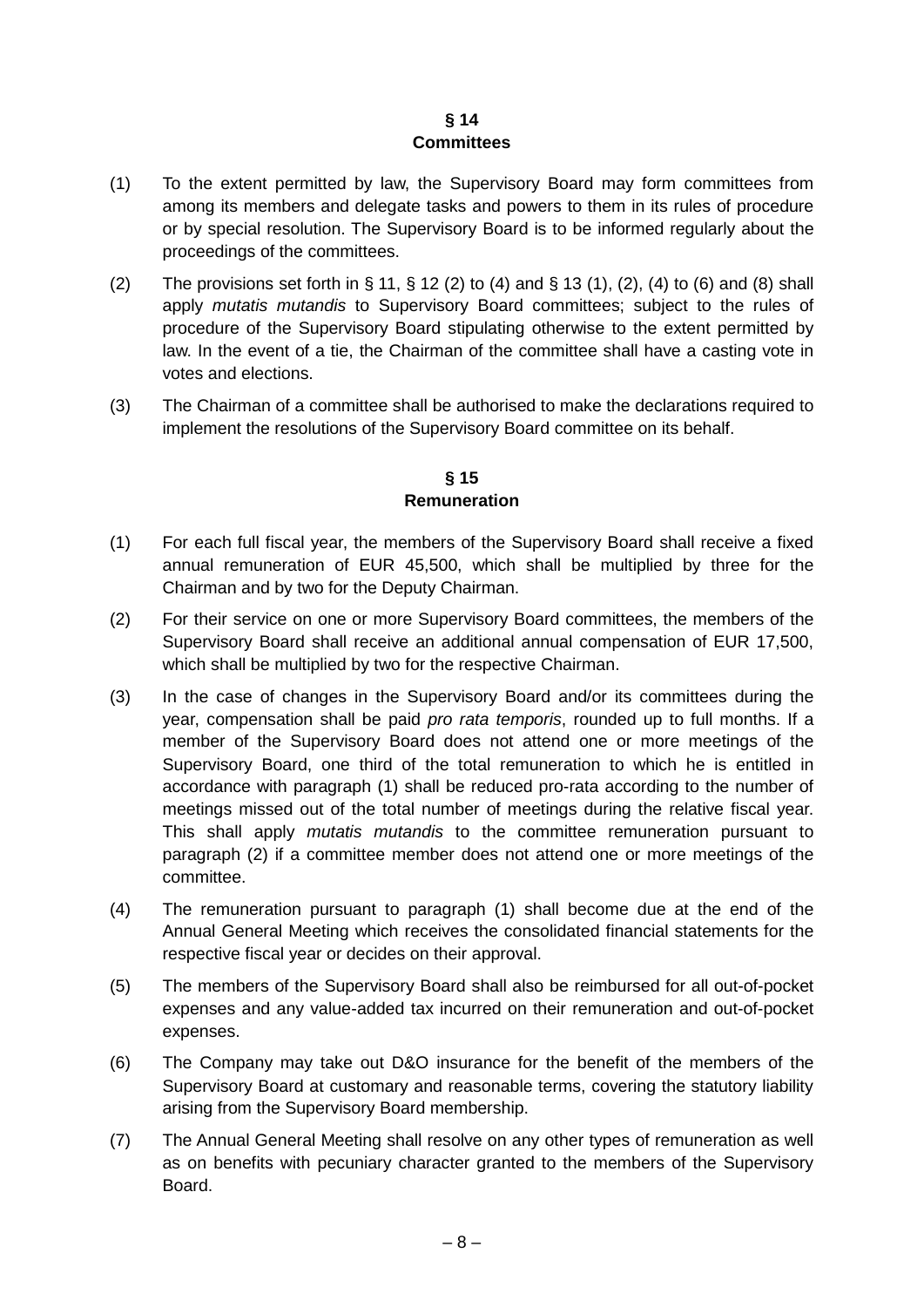#### **§ 16 Amendments to the Articles of Association**

The Supervisory Board is authorised to resolve amendments to the Articles of Association that only affect the wording.

## **VI.**

## **General Meeting**

## **§ 17**

## **Venue, Convening and Attendance of the Annual General Meeting; Video and Audio Transmission**

- (1) The General Meeting shall be held at the Company's registered office, at the place of a German stock exchange where the Company's shares are admitted to trading on a regulated market, or in a German city with a population of more than 250,000, at the discretion of the convening body.
- (2) The General Meeting shall be convened by the Management Board, subject to the rights of the Supervisory Board and other authorised persons provided for by law or the Articles of Association. The convening of the Annual General Meeting must be effected in sufficient time to comply with the required statutory period.
- (3) Only those shareholders are entitled to attend the Annual General Meeting and exercise their voting rights who are entered in the Company's share register on the day of the Annual General Meeting and whose registration has been received by the Company at the address specified for this purpose in the invitation in German or English in text form or by an electronic means specified in the invitation at least six days prior to the meeting. The convening notice may provide for a shorter time, expressed in days, for registration. The day of the Annual General Meeting and the day of receipt shall not be taken into account.
- (4) If announced in the convening notice of the Annual General Meeting, the chairman of the meeting may permit the video and/or audio transmission of the Annual General Meeting in a manner to be specified by him.

## **§ 18 Entitlement to Vote**

- (1) Each share entitles the holder to one vote at the Annual General Meeting.
- (2) Voting rights may be exercised by proxy. The granting of proxies, their revocation and proof to the Company must be made in text form, provided that the convening notice does not specify a less strict form. The details for the granting of proxies, their revocation and proof to the Company will be announced with the convening of the Annual General Meeting. Section 135 of the German Stock Corporation Act (AktG) remains unaffected.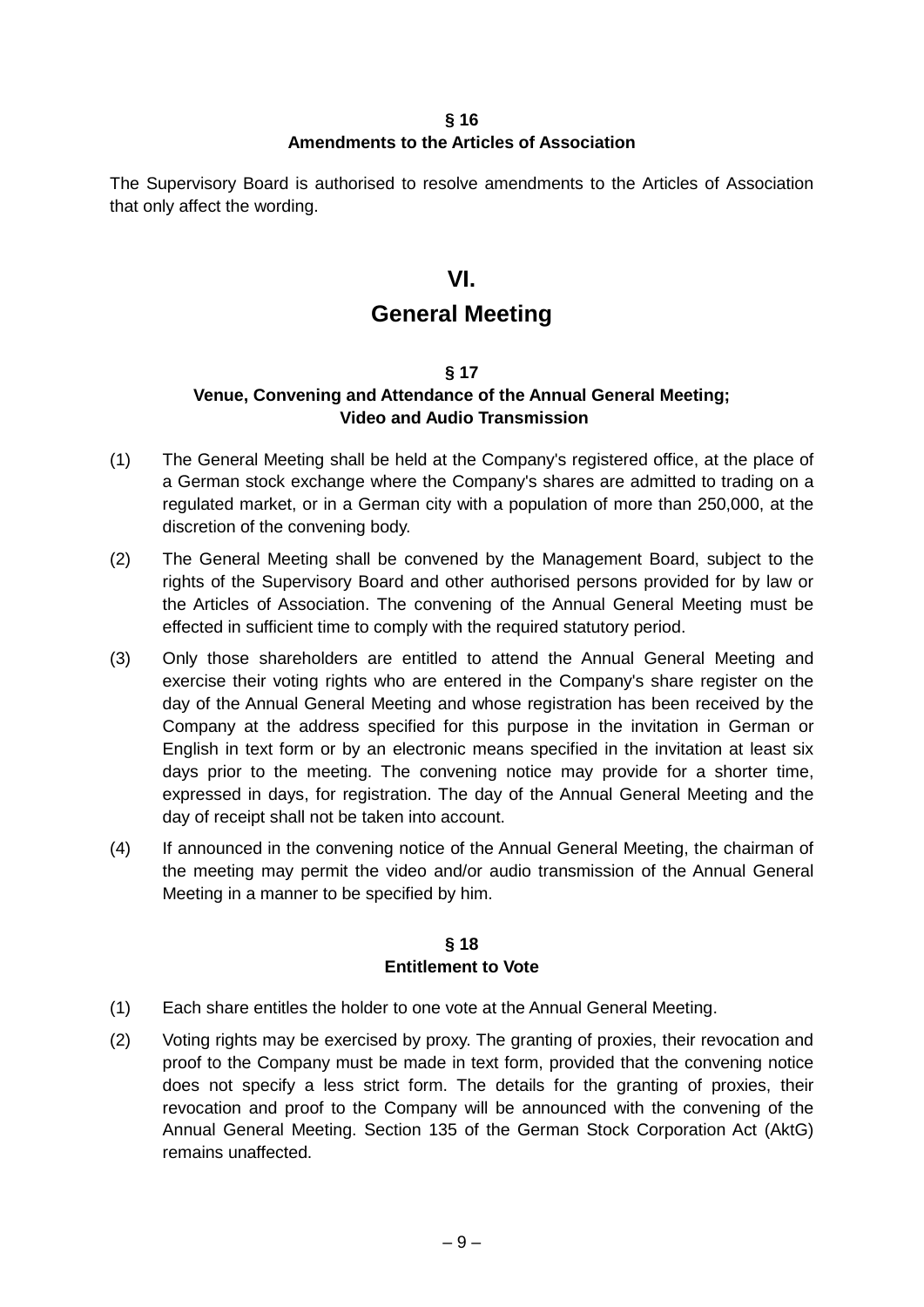#### **§ 19 Chair of the Annual General Meeting**

- (1) The Annual General Meeting is chaired by the Chairman of the Supervisory Board or another chairman of the meeting as appointed by the Supervisory Board. In the event that none of these persons assumes the chairmanship, the chairman of the meeting shall be elected by the general meeting under the chairmanship of the shareholder with the highest shareholding at the general meeting or by his representative.
- (2) The chairman of the meeting shall conduct the negotiations and determine the order in which the items on the agenda are to be discussed, as well as the type, form, order and other details of the votes.
- (3) The chairman of the meeting may determine the sequence of speakers and reasonably limit the shareholders' right to ask questions and speak. In particular, he may at the beginning of or during the General Meeting determine the time frame for the entire meeting or for the discussion of individual agenda items as well as the time available for speaking and asking questions, either generally or for the individual speaker; this also includes, in particular, the possibility of closing the list of requests to speak prematurely if necessary and ordering the end of the debate.

## **§ 20 Resolutions**

- (1) Unless otherwise stipulated in the Articles of Association or mandatory statutory provisions, resolutions of the General Meeting are passed by a simple majority of the valid votes cast. Unless mandatory statutory provisions provide otherwise, amendments to the Articles of Association require a majority of two thirds of the votes cast or, if at least half of the share capital is represented, a simple majority of the votes cast. Insofar as the law prescribes a majority of the represented share capital for resolutions of the Annual General Meeting in addition to a majority of votes, a simple majority of the share capital represented at the passing of the resolution shall suffice, to the extent permitted by law.
- (2) The votes cast shall not include votes associated with shares whose holders did not take part in the vote or abstained from voting or cast an empty or invalid ballot.

## **VII.**

## **Annual Financial Statements and Appropriation of Profit**

## **§ 21**

## **Annual Financial Statements and Appropriation of Profit**

(1) The Management Board shall prepare the annual financial statements, the consolidated financial statements and the respective management reports for the past fiscal year within the statutory periods and submit them to the auditor for examination. Upon receipt of the audit report, the annual financial statements, the consolidated financial statements, the respective management reports and the audit report shall be